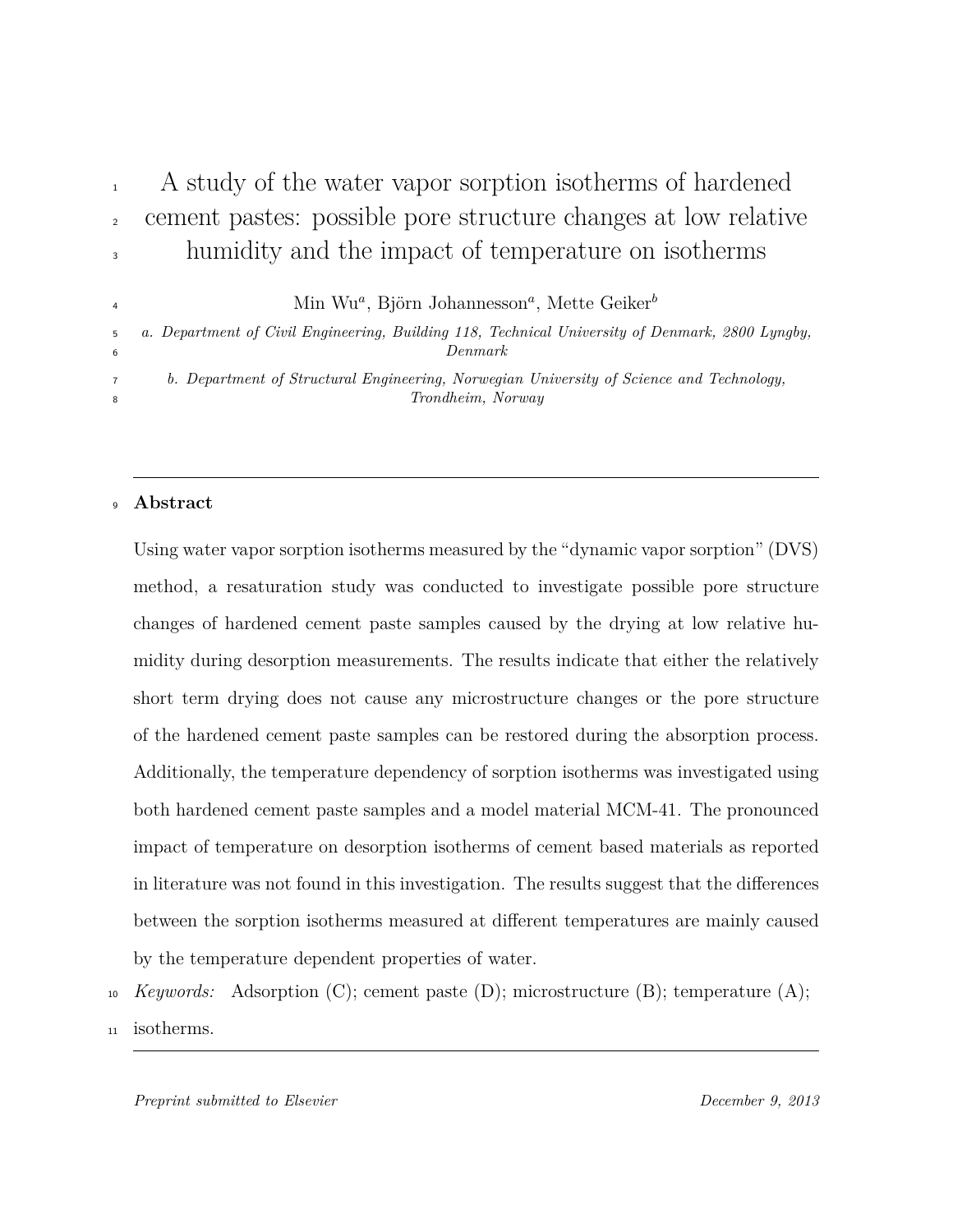#### **1. Introduction**

 Water vapor sorption isotherms of a porous material are the graphic representation of the water content against the relative humidity (RH) of the environment at equilib- rium condition, i.e., the RH inside of the material is equal to that of the external. Based on the determined water vapor isotherms, it is possible to derive important properties of the material under study. For hardened cement pastes, the properties including, e.g., the bulk porosity accessible to water vapor, the porosity and the amount of the hydration products-calcium silicate hydrate (C-S-H) gel, the specific surface area, the 20 pore size distribution as well as the connectivity of the pores, can be studied  $[1, 2]$  $[1, 2]$  $[1, 2]$ . Moreover, the transport properties, such as the permeability and the diffusion coeffi- cients of the hardened paste can also be obtained from studying the sorption isotherms [\[3\]](#page-31-1). Additionally, the derived properties from the water vapor sorption isotherms are quite essential in the modeling of some important processes, e.g., moisture transport  $25\quad$  [\[3,](#page-31-1) [4\]](#page-31-2), drying shrinkage [\[5\]](#page-31-3) and carbonation [\[6,](#page-31-4) [7\]](#page-31-5). A clarification is made here about the terminology "adsorption" and "absorption". In many cases, e.g., see [\[8\]](#page-31-6), "adsorption" is used in describing the process of the liquid uptake, including both the adsorbed and the 28 capillary condensed liquid. While some other authors, e.g., see [\[9,](#page-32-0) [10\]](#page-32-1), use "absorption" to describe exactly the same content, i.e., including both types of liquid uptake. In this work, the word "absorption" will be used to describe the combined effect of both the adsorption and the capillary condensation while "adsorption" simply refers to the liquid fixed due to multilayer adsorption.

 It has been reported in some studies, e.g., see [\[1,](#page-30-0) [11–](#page-32-2)[15\]](#page-32-3), that changes of the pore structure of hardened cement paste samples can be expected during desorption mea-surements when the RH decreases to low values, e.g., below the RH of about 0.4. It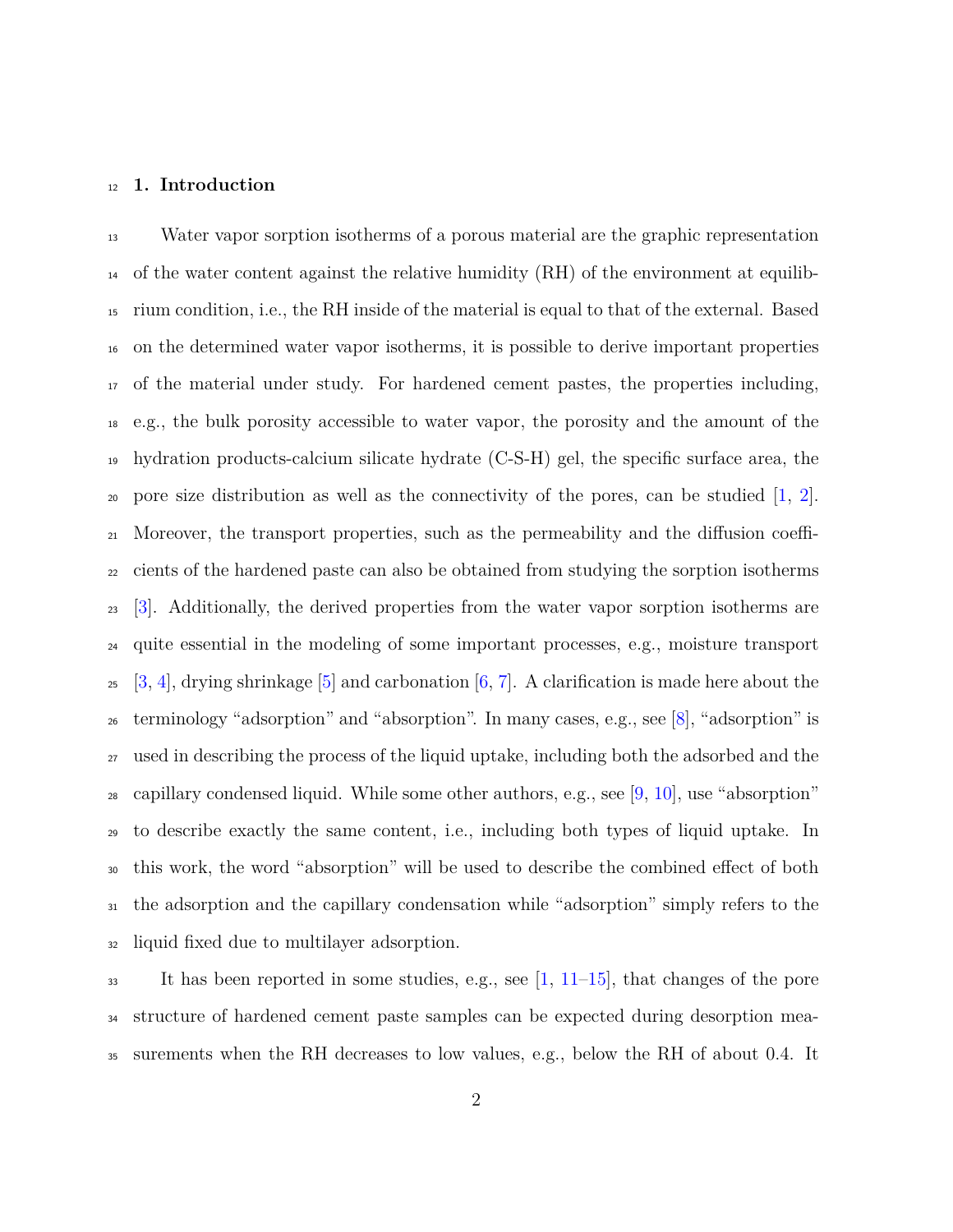has been argued by Jennings et al. [\[12](#page-32-4)[–14\]](#page-32-5) that drying below the RH at about 0.4 results into the restructure, or more precisely the collapse of the low density (LD) C- S-H products. Additionally, it is argued in  $[12-14]$  $[12-14]$  that the loose-packed C-S-H will be converted into LD C-S-H at very low RHs. Based on a colloid description of the C-S-H structure, an explanation was proposed by the same authors, which is that the drying enhances the chemical aging, i.e., the increase of the polymerization degree of the sil- icate chains in the C-S-H particles over time. This kind of irreversible chemical aging will change the C-S-H particles into stiffer, stronger and denser ones. Baroghel-Bouny [\[1\]](#page-30-0) studied the first and second desorption isotherms of several different hardened ce- ment paste samples and concluded that microstructure changes occurred in some of the studied samples, represented by higher water contents measured during the second desorption isotherm in the low RH range (especially for RH between 0.33-0.12). Some other studies, e.g., in [\[11\]](#page-32-2), reported that the pore structure of hardened cement paste samples was coarsened by the so-called drying effect at low RHs. Thus, it should be mentioned that for the same behavior of pore structure changes in this context, con- $\frac{1}{51}$  tradictory results have been reported, e.g., the results in [\[1\]](#page-30-0) demonstrate the increase of small pores while that in [\[11\]](#page-32-2) indicate the coarsening of the pore structure. Due to the instability caused by the drying involved in the desorption process, the first and the second desorption isotherm cycles have been studied rather extensively. It has been suggested that the second desorption is more stable and thus it should be more representative for a pore structure analysis [\[15\]](#page-32-3). However, based on some experimen- tal evidence, Baroghel-Bouny [\[1\]](#page-30-0) also pointed out that the microstructure changes of cement pastes caused by the drying at low RHs are reversible, which is different from  $\frac{1}{29}$  the permanent changes as reported and discussed by Jennings et al.  $[12-14]$  $[12-14]$ .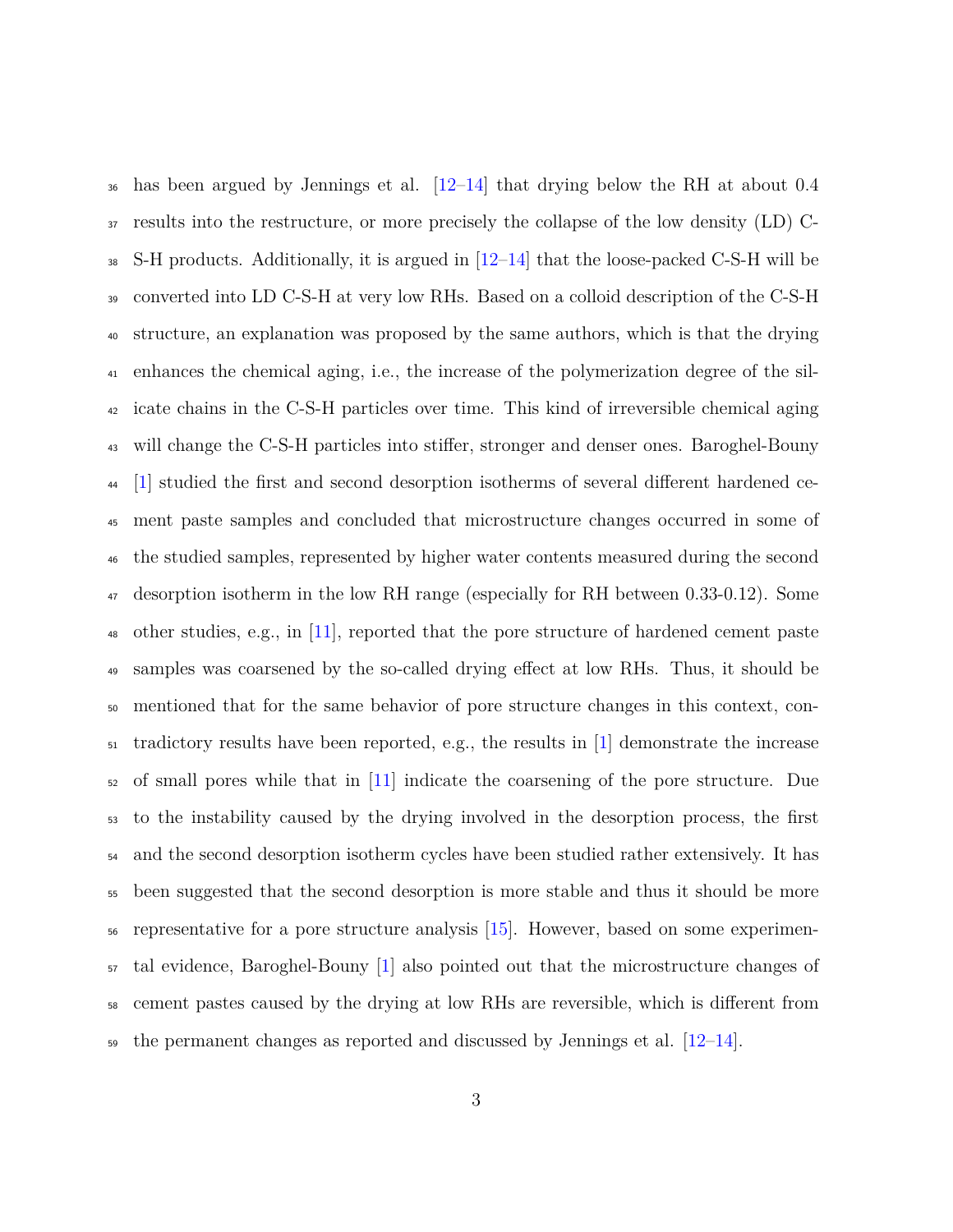The influence of temperature on the sorption isotherms of cement based materi- als has been reported, e.g., in  $[16–21]$  $[16–21]$ . The absorption isotherms measured by Daian  $_{62}$  [\[19\]](#page-33-2) between 20 °C and 55 °C demonstrated that the higher the temperature, the less the amount of the absorbed water at a certain RH. However, the differences between the absorption isotherms measured under different temperatures were rather small. Similar results were also reported in the study conducted by Radjy et al. [\[20\]](#page-33-3). The 66 authors measured the absorption isotherms between  $0 °C$  and  $60 °C$  and the desorption  $\epsilon_{\text{57}}$  isotherms between 0 °C and 40 °C on mature hardened cement paste samples, and the results showed hardly any temperature dependent property. Ishida et al. [\[21\]](#page-33-1) inves- tigated the absorption and desorption isotherms for a 80-day water cured hardened  $\sigma$  cement paste samples under 20 °C, 40 °C and 60 °C. Very limited differences were  $_{71}$  found in the absorption isotherms in that study, however, the differences in the des- orption isotherms were found to be more pronounced. As the temperature increases, not only the amount of water adsorbed decreased but the shape of the isotherms was also concluded to be modified [\[21\]](#page-33-1). Similar behavior, i.e., rather significant differences  $\tau$ <sub>5</sub> of the desorption isotherms under different temperatures, was reported in [\[16–](#page-33-0)[18\]](#page-33-4). The temperature dependence of sorption isotherms of cement based materials can be at- $\pi$  tributed to two different mechanisms [\[22,](#page-33-5) [23\]](#page-34-0): (1) the coarsening of pore structure, e.g., ettringite dissolution and C–S–H alteration; and (2) the temperature dependence  $\sigma$  of water properties. Poyet et al. [\[16,](#page-33-0) [17\]](#page-33-6) pointed out that yet another factor may be involved in influencing the sorption isotherms at different temperatures. They assumed that the isotherm evolution is purely due to the so-called "thermal desorption", which is to say that the shift of the adsorbed water content on the desorption isotherms at <sup>83</sup> different temperatures is induced only by the temperature effect while the potential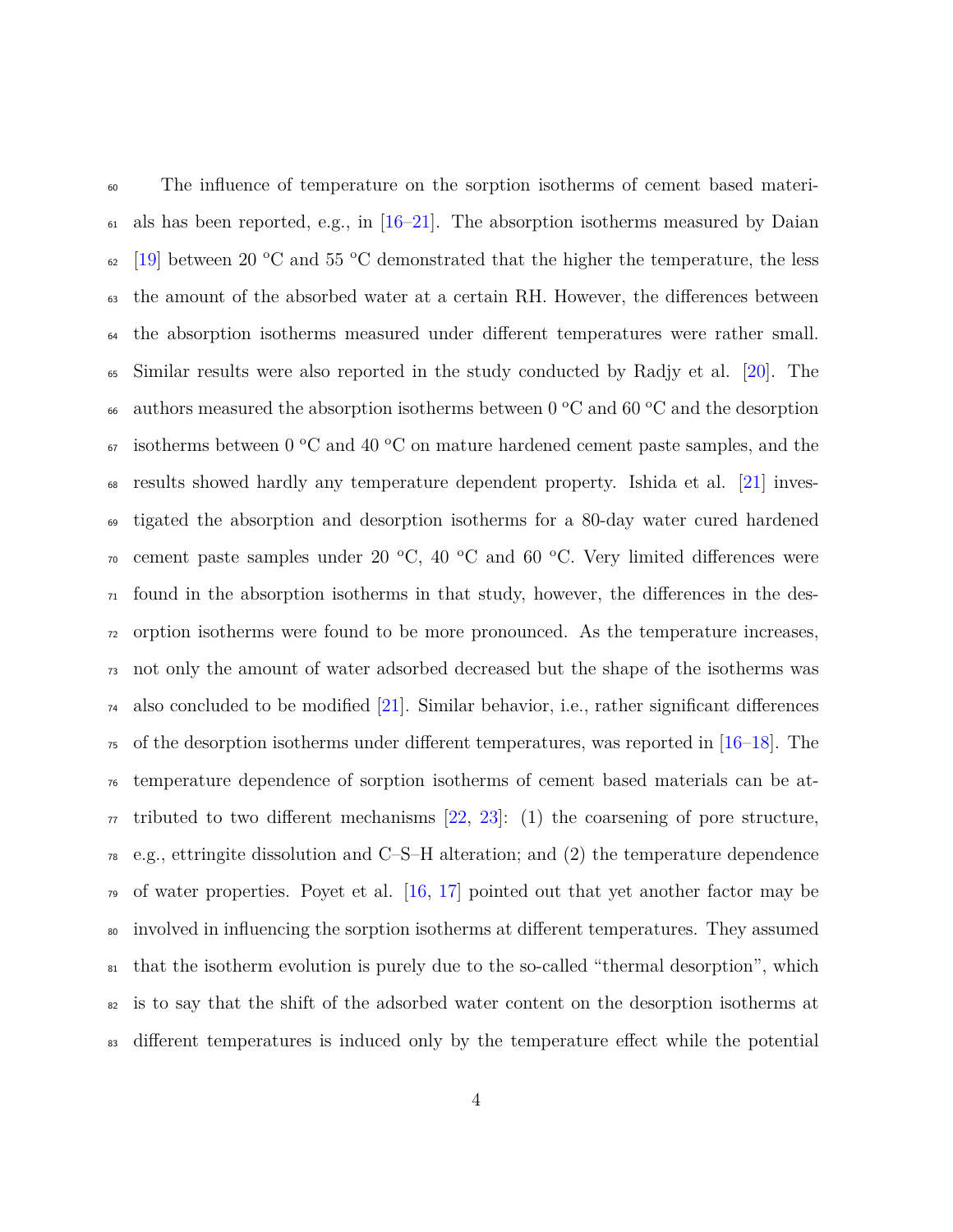<sup>84</sup> microstructure changes are considered as negligible. Based on these assumptions and the Clausius-Clapeyron formula, they developed a method to predict the desorption isotherms under different temperatures using a desorption isotherm measured at one temperature as a reference state. If the rather pronounced differences between des- orption isotherms measured at different temperatures are due to the thermal effect as argued by, e.g., Poyet et al. [\[16,](#page-33-0) [17\]](#page-33-6), similar differences should be observed also on absorption curves measured at different temperatures while little difference is reported  $91 \quad [16, 17]$  $91 \quad [16, 17]$  $91 \quad [16, 17]$  $91 \quad [16, 17]$ . Since the reported results regarding the temperature dependent isotherms are not consistent for cement based materials, further exploration in this aspect is needed. In the present work, possible changes of the pore structure of hardened cement paste samples at low RHs will be investigated through a resaturation method. Following a <sup>95</sup> first desorption-absorption cycle, where the desorption goes down to RH  $=$  0, the tested samples will be resaturated with distilled water. After that, a second desorption- absorption cycle will be conducted on the resatureated samples. In this way, the changes of the pore structure of the studied hardened cement paste samples at low RHs are expected to be observed by comparing the soprtion isotherms of the first and the second cycle, if there is any. Moreover, the sorption isotherms will be measured under different temperatures to study important influencing factors with respect to the temperature dependence of the sorption isotherms of hardened cement pastes.

### **2. Experimental**

# *2.1. Materials preparation*

 Three materials were studied in this investigation: one model porous material named MCM-41 and hardened cement pastes prepared by two types of cement. By including the model material MCM-41, whose pore structure is considered stable during the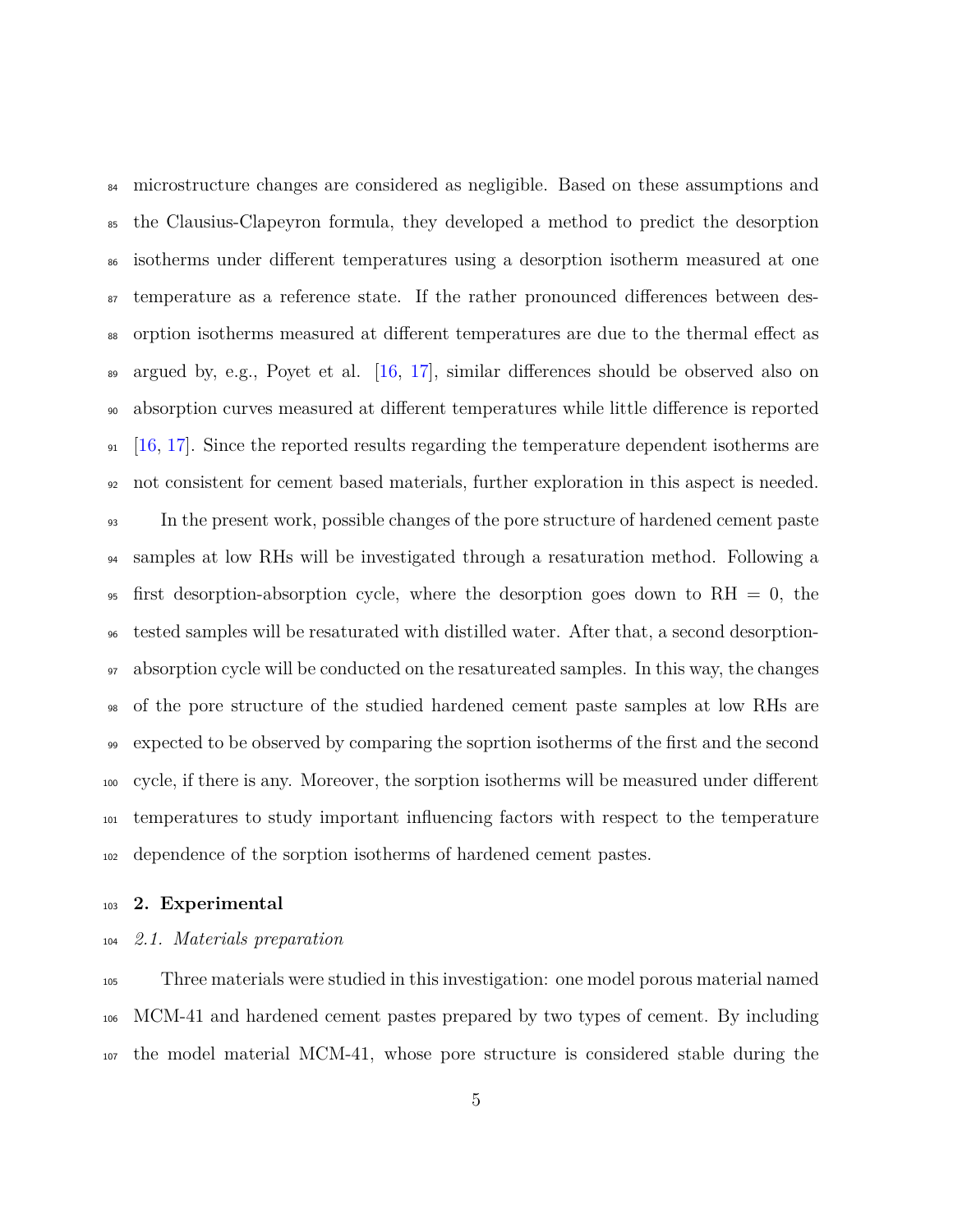| Table 1. I reperties and the chemical composition of the two echients used in this study. |                              |                |                    |
|-------------------------------------------------------------------------------------------|------------------------------|----------------|--------------------|
|                                                                                           |                              | CEM I          | CEM III            |
|                                                                                           |                              | (CEM I 32.5 R) | (CEM III/B 42.5 N) |
| Density                                                                                   | $(g/cm^3)$                   | 3.06           | 2.90               |
| Fineness                                                                                  | $\rm \langle cm^2/g \rangle$ | 2905           | 4635               |
| Water demand                                                                              | $(\%)$                       | 26.2           | 32.3               |
| Initial setting time                                                                      | min)                         | 185            | 270                |
| Loss on ignition                                                                          | $(\%)$                       | 2.1            | 1.4                |
| SiO <sub>2</sub>                                                                          | $(\%)$                       | 20.6           | 29.2               |
| $\text{Al}_2\text{O}_3$                                                                   | $(\%)$                       | 5.6            | 8.9                |
| Fe <sub>2</sub> O <sub>3</sub>                                                            | $(\%)$                       | 2.4            | 1.2                |
| CaO                                                                                       | $(\%)$                       | 63.4           | 48.0               |
| MgO                                                                                       | $(\%)$                       | 1.6            | 4.8                |
| SO <sub>3</sub>                                                                           | $(\%)$                       | 2.9            | 2.6                |
| $K_2O$                                                                                    | $(\%)$                       | 0.7            | 0.6                |
| Na <sub>2</sub> O                                                                         | $(\%)$                       | 0.2            | 0.2                |
| Сl                                                                                        | %                            | < 0.1          | < 0.1              |
|                                                                                           |                              |                |                    |

<span id="page-5-0"></span>Table 1: Properties and the chemical composition of the two cements used in this study.

108 studied temperature range  $(25{\text -}40 \text{ °C})$ , it can provide reference information in the study <sup>109</sup> of the temperature dependent isotherms in which the factor of the changing of pore <sup>110</sup> structure caused by temperature can be excluded.

 MCM-41 is a silica based material whose pore structure is in the form of hexagonal arrays of uniform tubular channels of controlled width, which is often used as a model material in porosity studies. The MCM-41 used in this study is produced by Tianjin Chemist Scientific Ltd. The information provided by the producer concerning the pore 115 diameter, the specific surface area and the total pore volume is 3.0 nm,  $\geq 800 \text{ m}^2/\text{g}$ 116 and  $\geq$  0.70 ml/g, respectively.

<sup>117</sup> CEM I 32.5 R and CEM III/B 42.5 N were the two types of cement used to prepare <sup>118</sup> the paste samples, see Table [1.](#page-5-0) The W/C ratio for all cement paste samples was <sup>119</sup> 0.4. The paste samples were mixed using a paddle mixer. After mixing, the pastes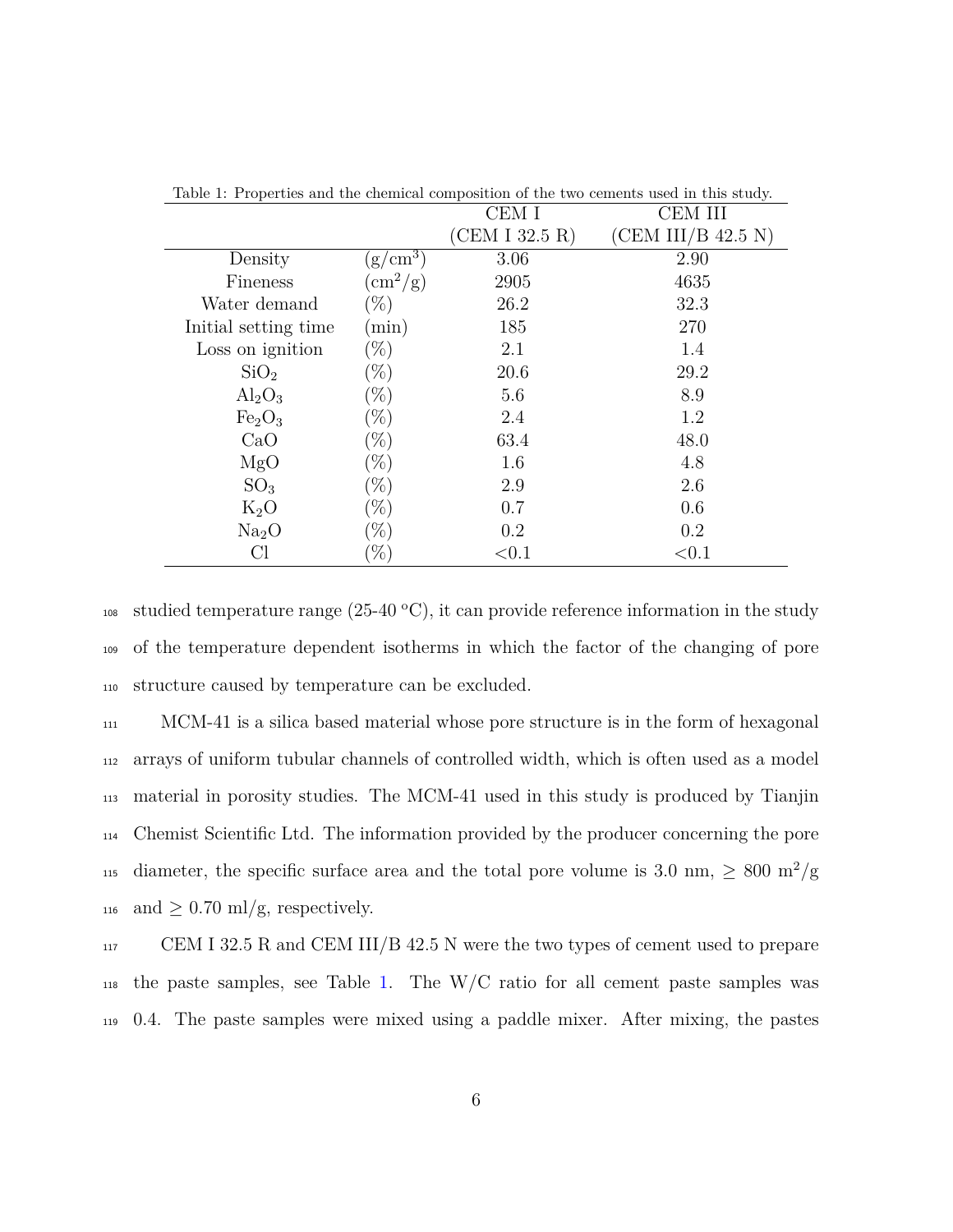were cast into plastic vials with a diameter of about 15 mm and a length of about 50 mm followed by proper compaction. After the sealed curing at room temperature  $_{122}$  (about 20 °C) in the plastic vials for about one day, the hardened paste samples were demoulded. Then, each paste sample was placed into a slightly bigger plastic flask filled with saturated limewater to cure at room temperature until the desired age for experiments was reached. In the following description, the hardened cement pastes will be denoted as CEM I and CEM III.

 The cement paste samples were cured for about 6 months before testing. Before sorption measurements, the prepared cylinder samples of the hardened cement pastes were vacuum saturated with saturated limewater and then the crushing and grinding of the samples was conducted in a carbon dioxide free chamber since very small sample size was needed (section [2.2\)](#page-8-0). To avoid possible drying during the process, the RH inside of the chamber was set at 1 (the measured RH was about 0.90-0.95) and the sample crushing and grinding was conducted rather quickly (in 30-40 minutes) for each paste. Immediately after that, the ground powder was placed into plastic flasks containing saturated limewater with the amount just to cover the powders (for about a week) before the sorption experiments. This procedure was also conducted in a carbon dioxide free chamber.

 One concern with respect to the sample preparation of cement pastes is that the powder samples might not be fully saturated by submerging in limewater, even though a vacuum saturation was performed before the sample crushing. To check the saturation situation, powder samples were subjected to reduced pressure (∼ 40 mbar) for about 3 hours followed by 24 hours of standing still. After that, the total (lime)water contents were determined. Compared with the samples submerged in limewater, the relative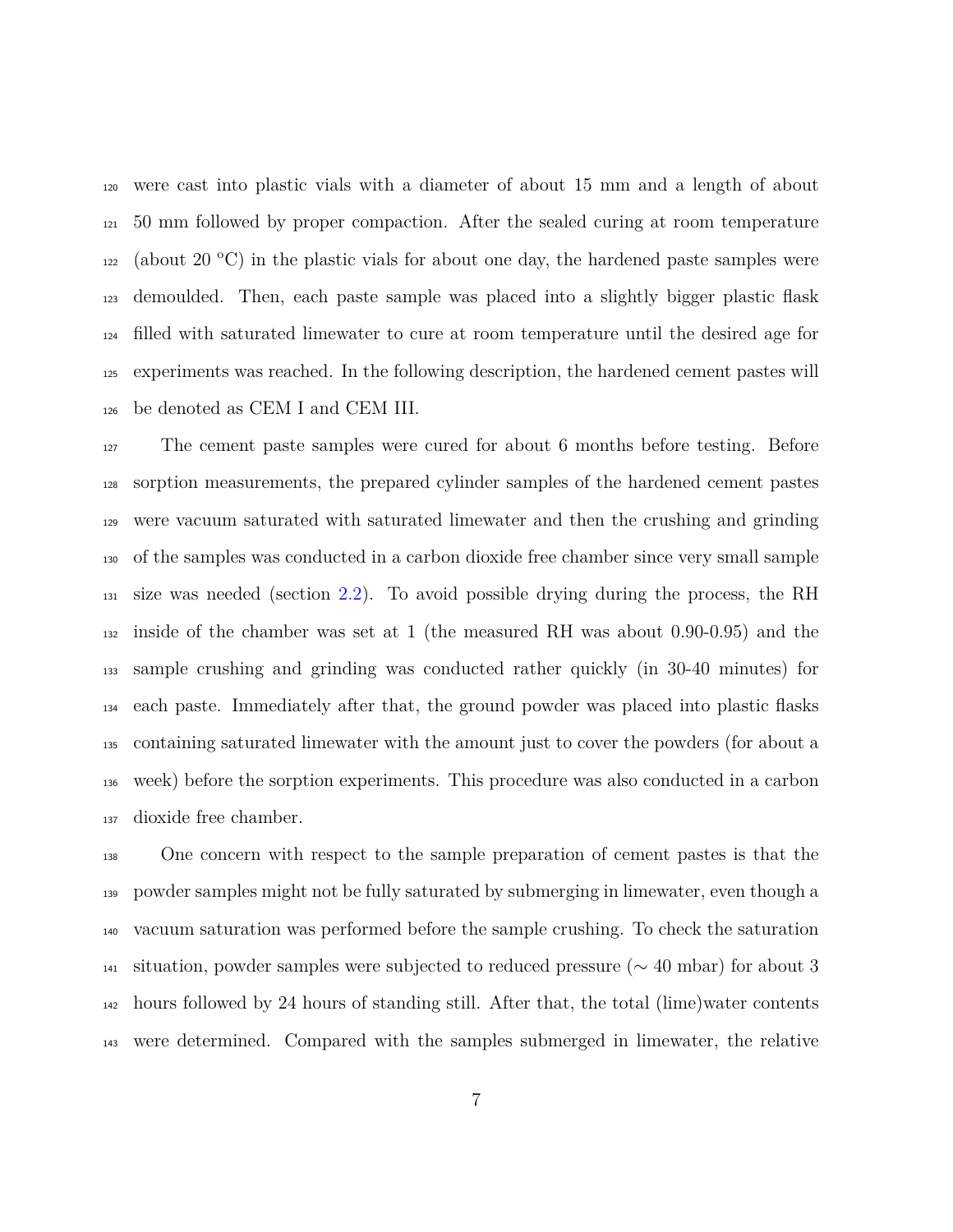difference of the total (lime)water content was less than about 5%. In this sense, we think it is acceptable to submerge the powder samples in limewater for the purpose of sorption measurements.

 Another concern is that drying might have already taken place during the sample preparation of cement pastes, even if special care was taken. To see the extend of water loss during the sample crushing, the desorption curve of a powder sample of CEM I paste measured by the DVS instrument was checked. It is because the first step of the desorption measurement (with RH set at 0.95) can be approximated to what takes place during the sample crushing in the carbon dioxide free chamber. The initial mass of the sample (after taking out from the sample vial covered by limewater, which includes some bulk water adhered to the sample surface) was about 16 mg; the dry mass later 155 determined at  $RH = 0$  was about 8 mg and the water loss during the first half hour of the measurement was about 1 mg. That is, during the first half hour, most of the water lost is the bulk water adhered to the sample surface (since the total pore water later <sup>158</sup> determined at the RH = 0.95 from the desorption was about 21% of the dry mass, i.e., about 1.6 mg). In this sense, the drying effect during sample crushing is considered limited.

 More importantly, as will be shown later, some arguments of this study are mainly drawn based on the comparison of the results obtained by the DVS method and that by the traditional desiccator method using salt solutions. It often takes long time, e.g., several weeks to months, to measure a sorption data at one RH using the desiccator method [\[11,](#page-32-2) [12,](#page-32-4) [15\]](#page-32-3). That is, the drying effect of the samples using desiccator method should be much more pronounced compared with that in the DVS method used here. If the desiccator method can catch the first sorption isotherms (which is often assumed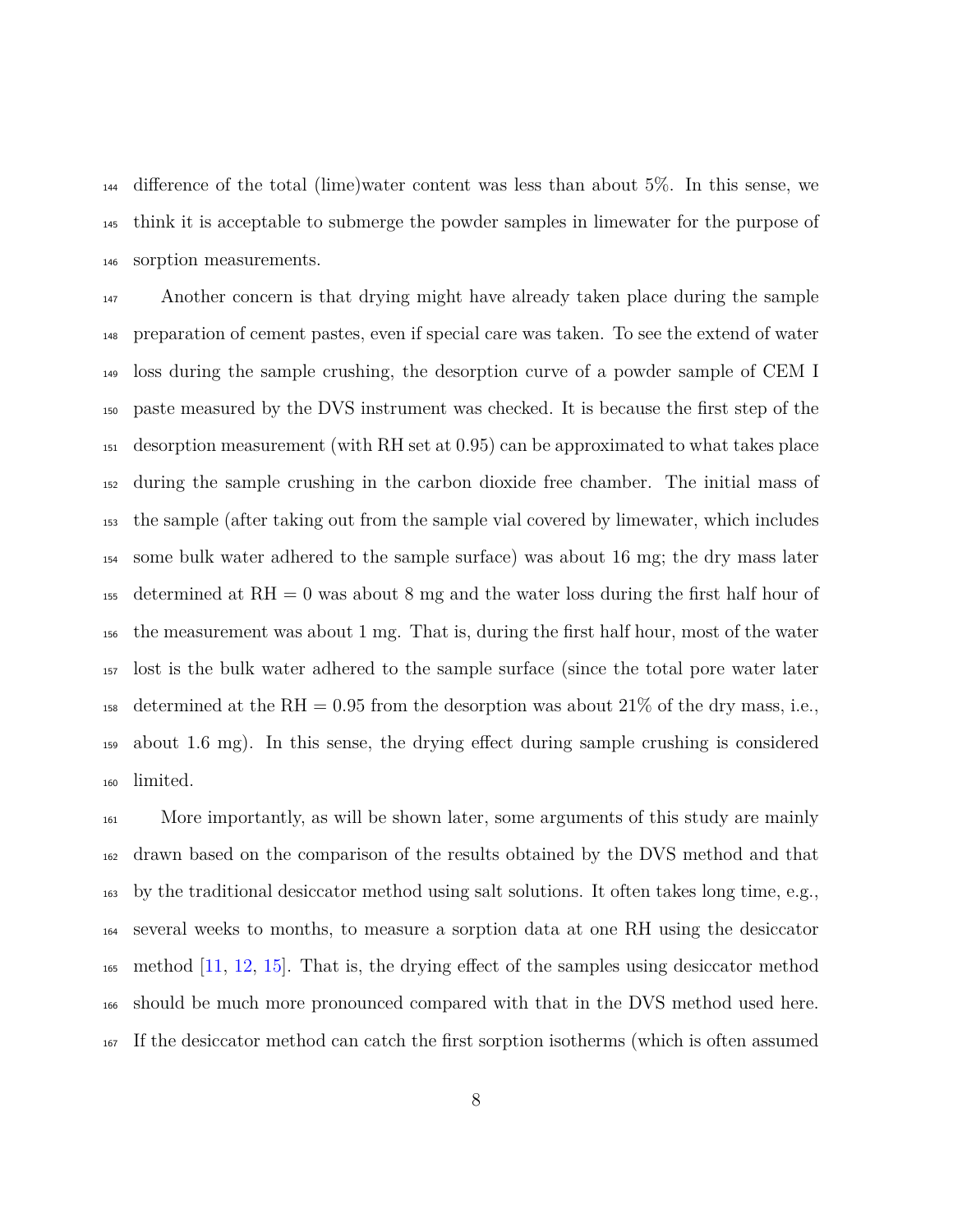$_{168}$  so in literature, e.g., see [\[1\]](#page-30-0)), it is then reasonable to think that the DVS method for sure can also catch the first sorption isotherms.

## <span id="page-8-0"></span>*2.2. Sorption measurements*

 The "dynamic vapor sorption" (DVS) method was used to measure the sorption behaviors of the materials in this investigation. The sorption measurements were con- ducted in a climate incubator in which the temperature can be accurately regulated and controlled. The desired relative humidity can be generated by mixing two air flows, 175 i.e., a totally dry  $(RH = 0)$  and a totally saturated  $(RH = 1)$  air in various proportions. The proportion of the two flows is controlled by the input settings of the instrument. Figure [1](#page-9-0) is a schematic illustration of a DVS instrument. More detailed descriptions of the instrument can be found in [\[24\]](#page-34-1).

 It should be noted that it can take very long time for the equilibrium condition to be established at a given pre-set relative humidity. Consequently, it is almost practically impossible to wait for the establishment of the equilibrium condition at each relative humidity in a sorption measurement. The duration time of each relative humidity in the DVS instrument can be controlled by either setting the mass change ratio against time, *dm/dt*, or by setting the duration time directly. Once the set conditions are met, the instrument will directly go to the next step of the pre-set relative humidities. In this study, the *dm/dt* criterion is set to 0.002% and the shortest and the longest duration time for each RH step is set to be 0.5 and 24 hours, respectively. Then, the equilibrium moisture content corresponding to each generated relative humidity step will be extrapolated from the measured data. The details about the extrapolation will 190 be presented later. The temperature of the measurements was  $25\text{ °C}$  except when it is specifically stated.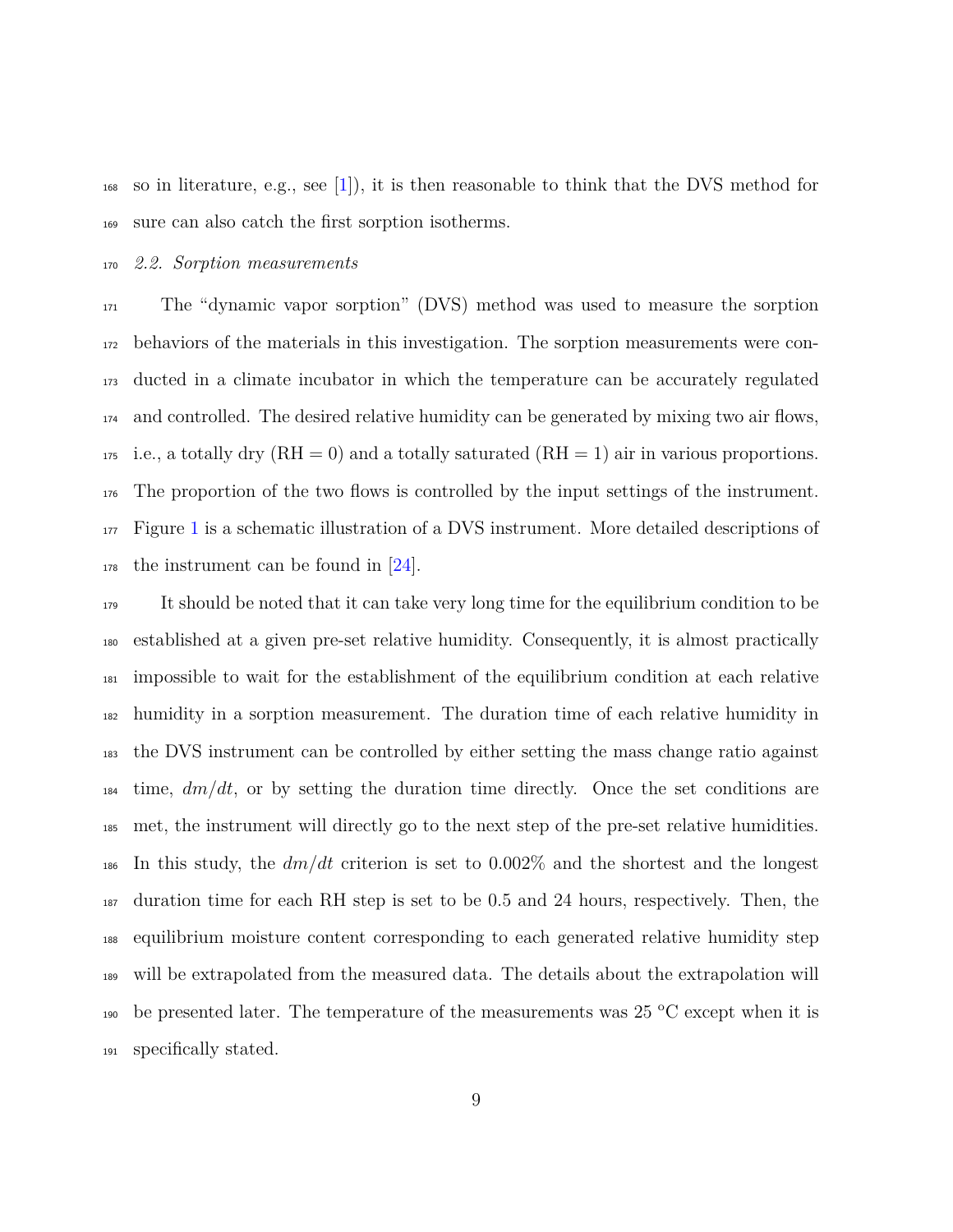<span id="page-9-0"></span>

Regulated Dry Gas Flow

Figure 1: Schematic illustration of a dynamic vapor sorption (DVS) instrument. Dry and saturated air are mixed to generate the desired relative humidity and a symmetric reference holder is used to counteract the adsorption on the sample holder (after [\[24\]](#page-34-1)).

 The sorption measurement for the model material MCM-41 started from an absorp- tion (RH from 0 to 0.95) followed by a desorption (RH from 0.95 to 0) measurement. Considering the possible effect of drying at low RHs on the microstructure as discussed earlier, the experiments with hardened cement paste samples started from the desorp- tion and then followed by the absorption. By adopting this procedure, the possible effect caused by the so-called drying damage at low RHs is expected to be reduced.

 For each material under study, sorption measurements were conducted three times using different samples. The total sorption experimental study lasted for about four months and the three sets of measurements were undertaken at the beginning, the middle and the end of the total measuring time. By doing this, firstly the stability of the instrument can be validated as the model material MCM-41 has a stable pore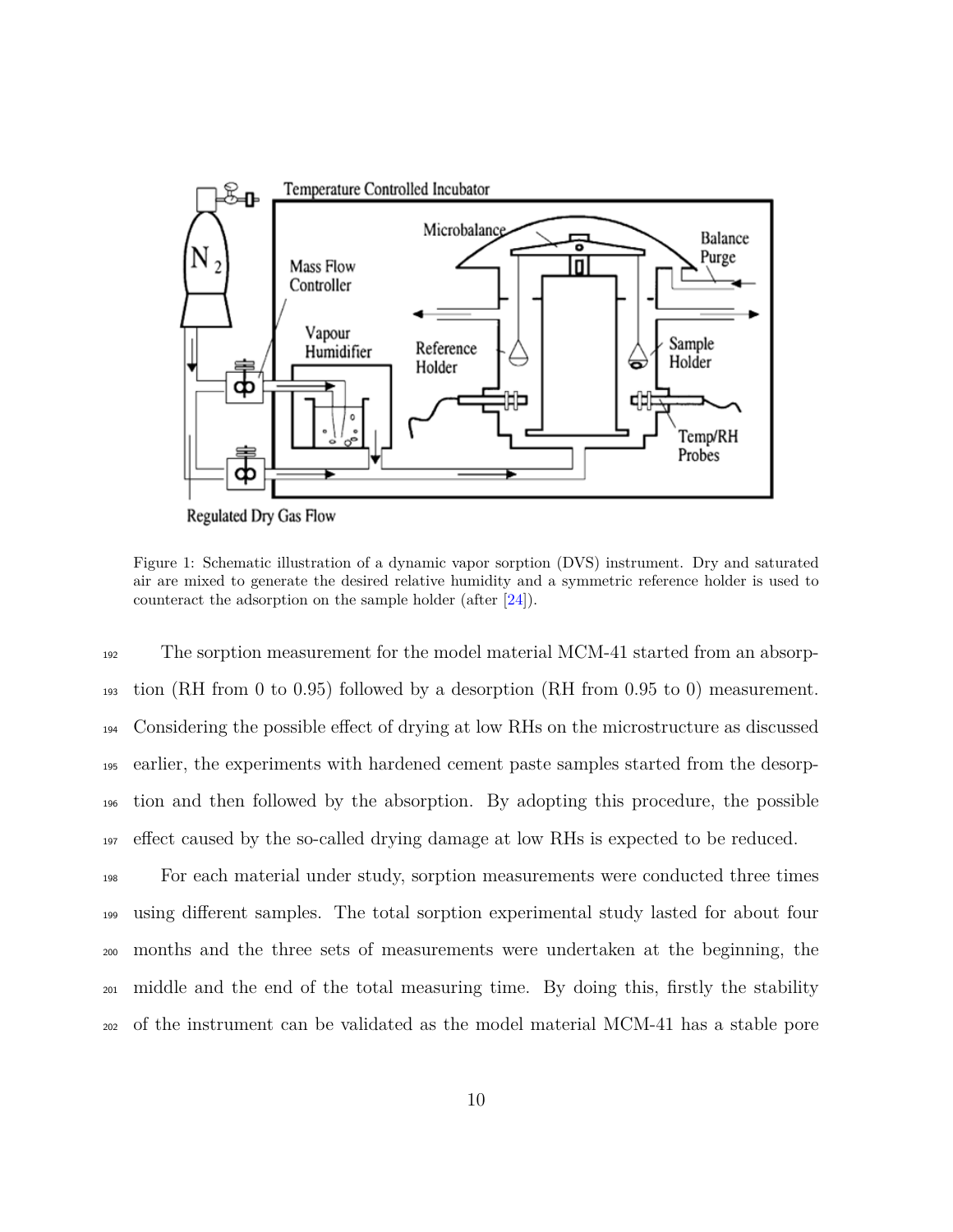structure which will not change against time; and secondly the possible evolution of the pore structure against time of the hardened cement paste samples can be checked since further hydration might take place in cement based materials even though some relatively mature samples are used.

 Concerning the resaturation study of the two hardened cement pastes, firstly a desorption-absorption cycle was conducted. After this cycle, each tested sample was resaturated with distilled water for about 3 days. The resaturation was conducted by adding several drops of distilled water on each of the tested sample in the sample holder (see Figure [1\)](#page-9-0). After the resaturation, a second desorption-absorption cycle was applied on the samples. Immediately after the second desorption-absorption cycle, a  $_{213}$  scanning desorption curve starting from RH = 0.95 to RH = 0 was measured on each sample.

## **3. Results and discussion**

#### *3.1. Instrument and sample stability*

<sup>217</sup> The results of the three sorption measurements for the model material MCM-41 are presented in Figure [2.](#page-11-0) Generally, the measured results on the three samples are rather comparable, especially on the desorption isotherms. If we compare the three desorption measurements in RHs lower than about 0.45, they are observed to be almost  $_{221}$  identical. For the point at RH = 0.5, the small difference observed might be related to the homogeneity of the sample since very small sample (less than 10 mg in this case) was used. Another possible reason for the differences might be due to the instrument setting with regard to the equilibrium condition. It can be found in Figure [2](#page-11-0) that the major desorption occurs between the RH of 0.45 to 0.55. That is, there is a possibility  $_{226}$  that the equilibrium condition was not established at RH = 0.5 during the pre-set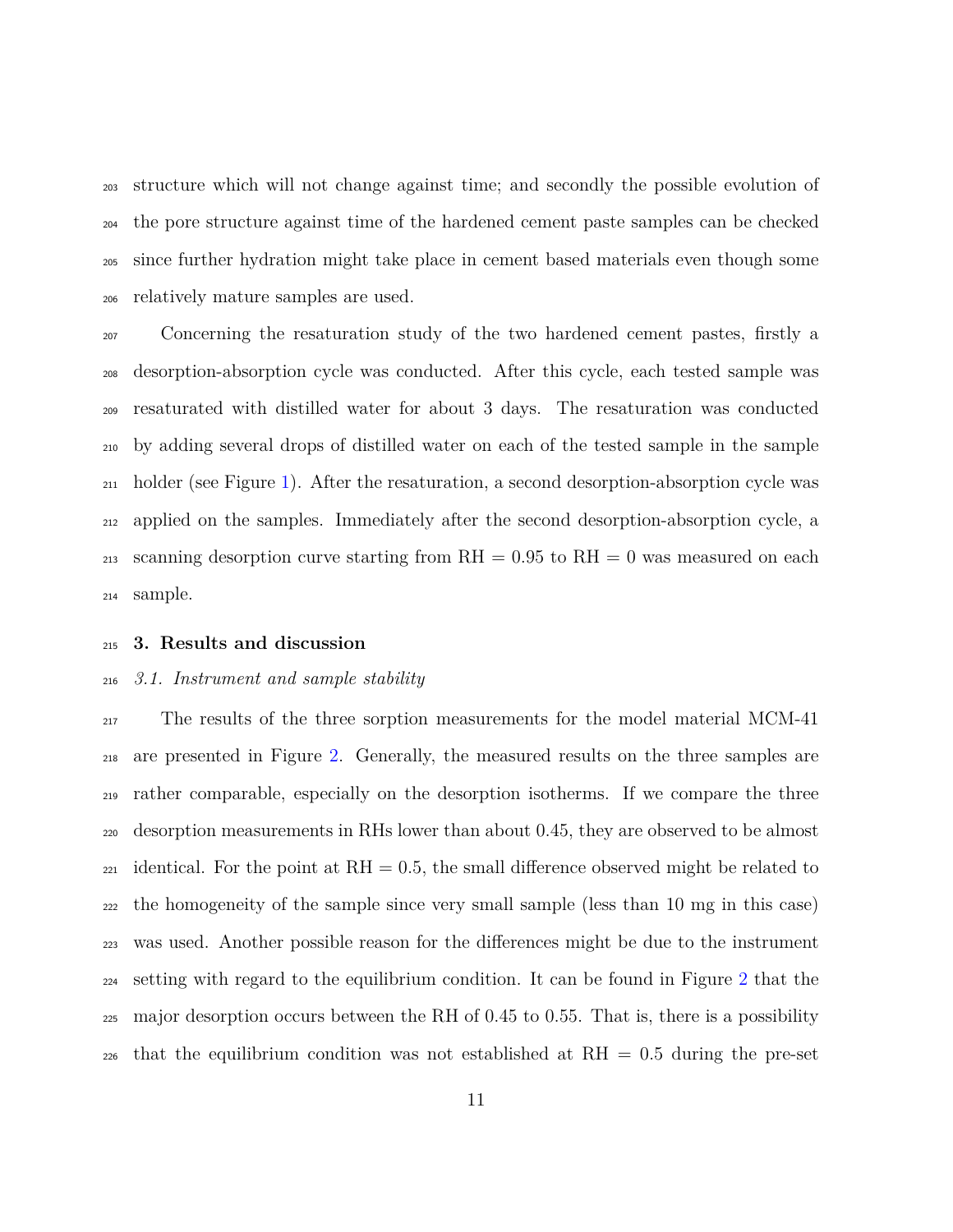<span id="page-11-0"></span>

Figure 2: Three sorption measurements for the model material MCM-41. "De" and "Ab" denote desorption and absorption, respectively. The moisture content is expressed as ml water per gram of dry sample and the mass of the dry sample is determined at the point where  $RH = 0$ .

 $_{227}$  duration time of each RH step (24 hours), e.g., see the desorption isotherm of sample 2, which shows a slightly higher value than other measurements. The similar trend of non-equilibrium as observed in the desorption isotherms can also be found in the absorption curves. Concerning the absorption isotherms, the agreement is, however, 231 quite satisfactory both at high ( $> 0.7$ ) and low RH ( $< 0.4$ ) ranges with some differences found only at the middle RH range (0.4-0.7). The same arguments as presented for the desorption isotherms are also applicable for the absorption isotherms.

 The measured sorption isotherms for the two hardened cement pastes CEM I and CEM III are shown in Figure [3](#page-13-0) and Figure [4.](#page-14-0) As can be observed, a fairly good comparability is found in the absorption isotherms for both CEM I and CEM III in the whole RH range while there are some differences in the desorption isotherms. The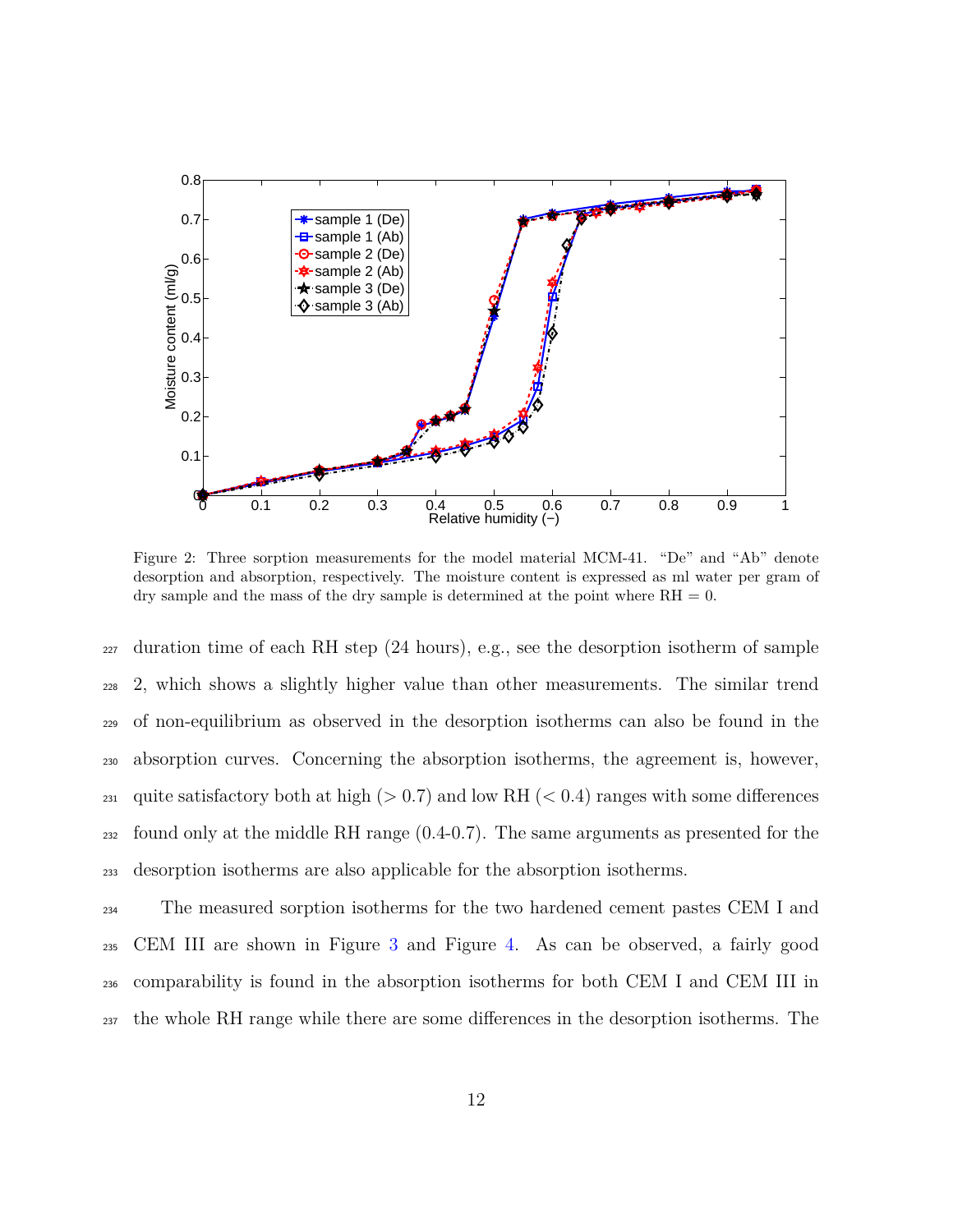<sup>238</sup> differences in CEM I (Figure [3\)](#page-13-0) lie in high RHs and RH  $< 0.4$  while the differences in CEM III (Figure [4\)](#page-14-0) are mainly at high RHs (0.8-0.95). The differences measured at the high RHs can be attributed to that the equilibrium condition is not established, which is similar to what has been discussed for the MCM-41 in the same context but with some additional differences. Here, however, the main reason causing the equilibrium condition not being achieved is due to the adopted experimental procedure. As mentioned earlier, in order to avoid any possible carbonation and pre-drying, the cement paste samples need to be cured in saturated limewater before the desorption measurement started. That is, there was some surplus water adhered to the outer surfaces of the hardened cement pastes. This water might not be able to be desorbed during the pre-defined 24 hours for each step at the very high RHs.This is especially <sub>249</sub> true for the first step of a desorption, i.e., at  $RH = 0.95$ . The original measured data confirmed the relevance of the above mentioned argument, i.e., the *dm/dt* was still higher than the pre-set value at some of the high RH points shown in Figure [3](#page-13-0) and Figure [4](#page-14-0) when it went to the next RH step. As will be presented later, a procedure will be introduced to extrapolate the sample mass under equilibrium conditions. The main differences between a measured isotherm and the corresponding corrected isotherm (with the extrapolated data) are at very high RHs. That is, most of the differences at the high RHs will be canceled out by adopting the proposed extrapolation procedure. <sup>257</sup> By looking at the data measured for CEM I at RH  $< 0.4$  (Figure [3\)](#page-13-0), the desorption of measurement 1 shows higher moisture content than that of sample 2 and sample 3 while the desorption isotherms of sample 2 and sample 3 are almost identical in the considered RH range. It may be suspected that it is the continuing hydration process which has altered the porosity of the material. However, it should be noticed that firstly the total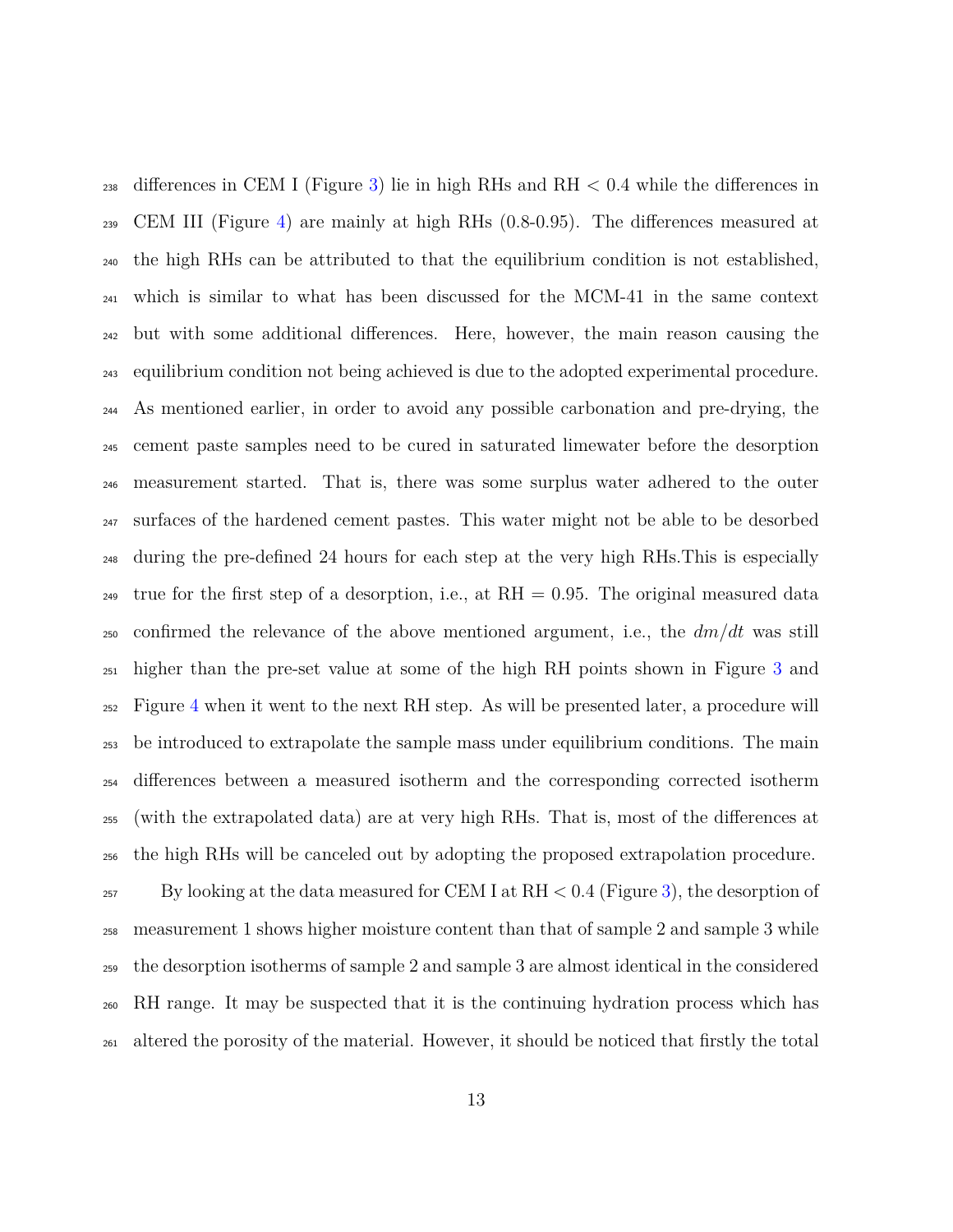<span id="page-13-0"></span>

Figure 3: Three sorption measurements for the hardened cement paste CEM I. "De" and "Ab" denote desorption and absorption, respectively. The moisture content is expressed as ml water per gram of dry sample and the mass of the dry sample is determined at the point where  $RH = 0$ .

 porosity (demonstrated by the maximum moisture content) of sample 2 and sample 3 are not reduced; and secondly the difference is not found for sample CEM III (Figure  $_{264}$  [4\)](#page-14-0). Compared with CEM I, CEM III includes much more supplementary cementitious component (ground granulated blast furnace slag). That is, the continuing hydration would be more likely in sample CEM III than in CEM I given the same hydration age while this is not the case in this study. Additionally, the same type of difference is not observable in the measured absorption isotherms. Therefore, it is assumed that the samples used are old enough and that the change of the pore structure due to further hydration during the measurement period is presumably low. The relatively  $_{271}$  small difference observed at RH  $< 0.4$  for CEM I comparing the three measurements might instead be related to some unknown uncertainties during the the desorption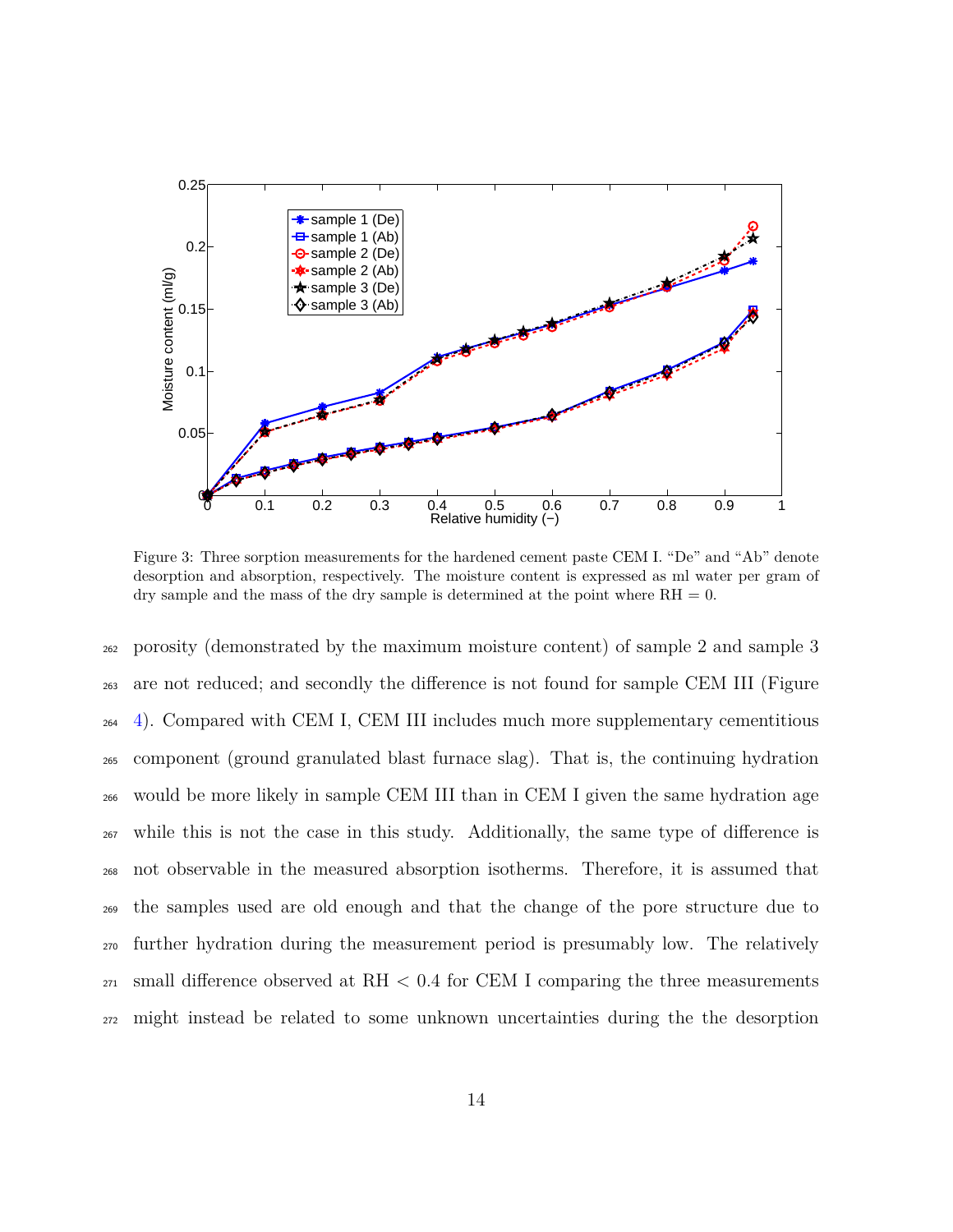<span id="page-14-0"></span>

Figure 4: Three sorption measurements for the hardened cement paste CEM III. "De" and "Ab" denote desorption and absorption, respectively. The moisture content is expressed as ml water per gram of dry sample and the mass of the dry sample is determined at the point where  $RH = 0$ .

<sup>273</sup> measurement of sample 1.

#### <sup>274</sup> *3.2. Extrapolation of sorption data*

 As mentioned in subsection 2.2, it is almost practically impossible to wait for the establishment of equilibrium condition at each studied RH step. Therefore, a data processing procedure (curve fitting) is adopted to extrapolate the sample mass to its equilibrium condition. It has been proposed that the sample mass against time in a <sup>279</sup> sorption measurement follows the equation [\[25,](#page-34-2) [26\]](#page-34-3)

$$
m(t) = m_f - (m_f - m_0)e^{-k(t - t_0)}
$$
\n(1)

<sup>280</sup> where  $m(t)$  is the sample mass at the time *t*,  $m_0$  is the initial mass and  $t_0$  is the initial <sup>281</sup> time of the curving fitting,  $m_f$  is the fitted asymptotic sample mass at the equilibrium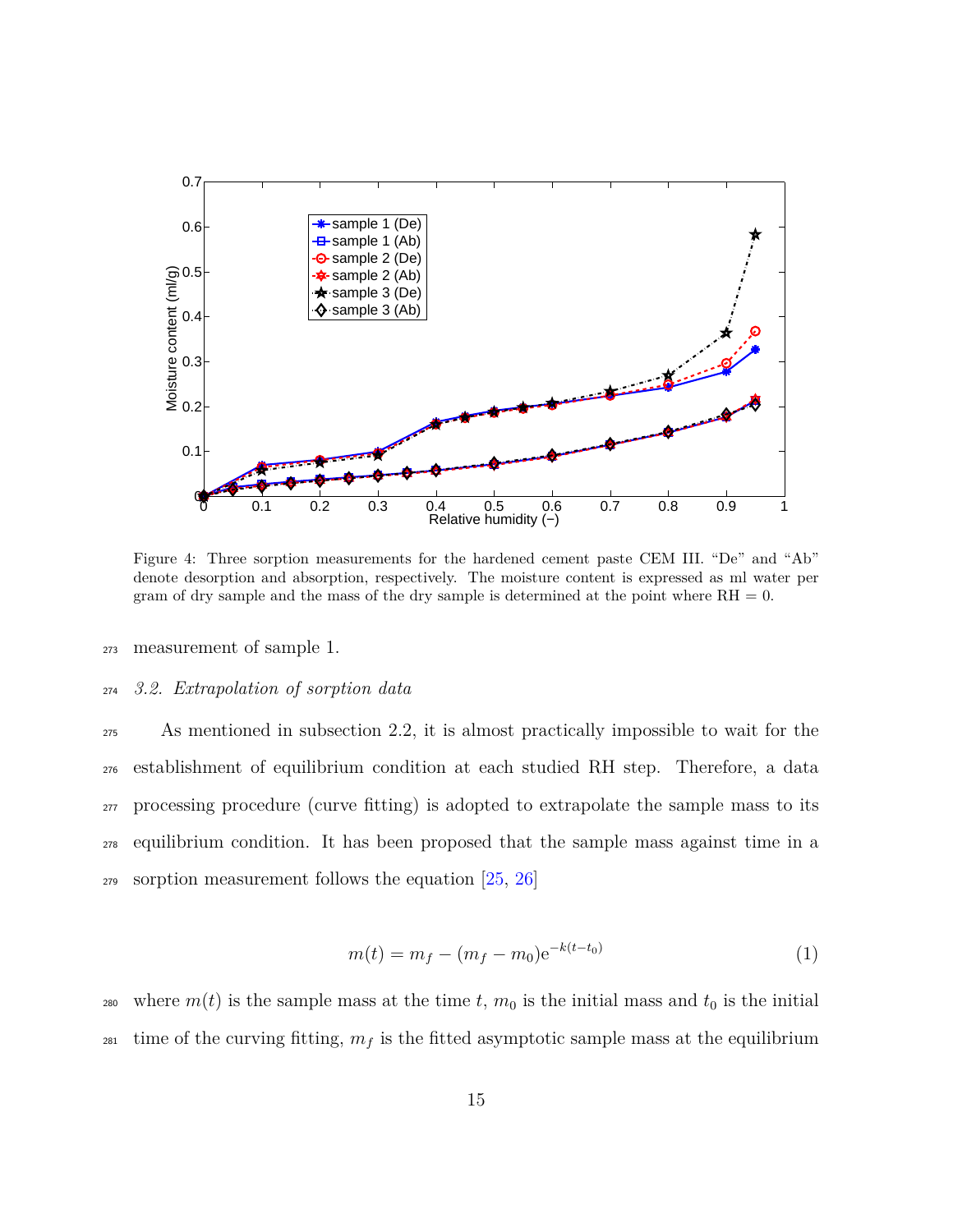<span id="page-15-0"></span>

Figure 5: An example showing the data processing procedure to extrapolate the asymptotic sample mass at the equilibrium conditions.

 condition for the studied RH and *k* is a curve fitting constant. Figure [5](#page-15-0) gives an illustration of a data extrapolation. The solid line is the measured experimental data; the dash-dot line represents the fitted curve and the dot line shows the extrapolated asymptotic sample mass at the assumed equilibrium condition for the considered RH <sup>286</sup> step.

<sup>287</sup> Using the extrapolated data, the corrected isotherms under the assumed equilibrium <sup>288</sup> conditions can be plotted. For the model material MCM-41( besides the point at RH  $_{289}$  = 0), the point with important difference between the extrapolated and the measured 290 isotherms is found at  $RH = 0.5$  in desorption and at a RH around 0.6 in absorption in <sup>291</sup> which moisture desorbs/condenses rather drastically. For the studied hardened cement 292 pastes CEM I and CEM III, the point at  $RH = 0$  is a point with relatively big difference <sup>293</sup> between the extrapolated and the measured isotherms, which indeed is similar to the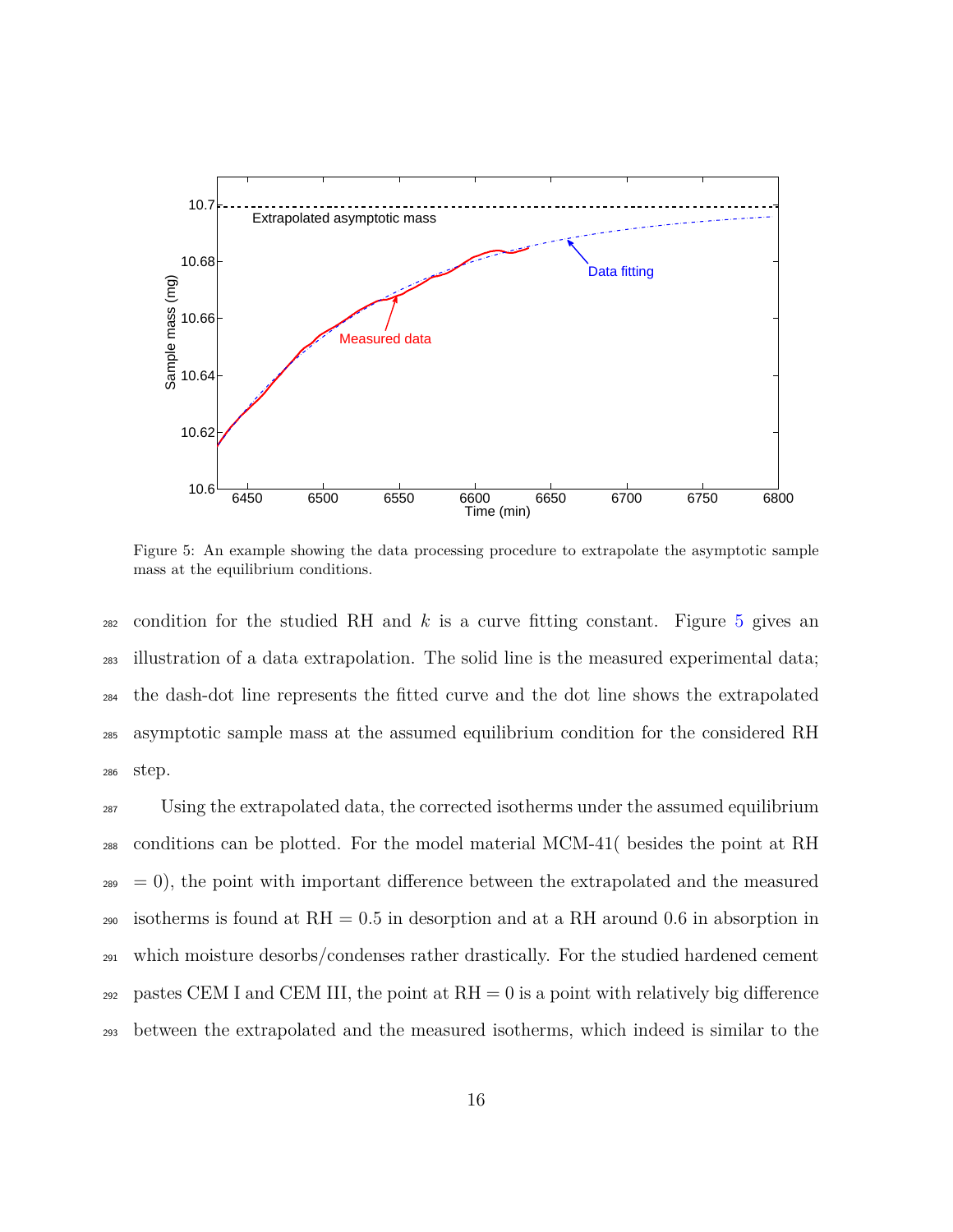<span id="page-16-0"></span>

Figure 6: The sorption isotherms for MCM-41based on the extrapolated data. The error bar shows the variation of three repetitive measurements as presented earlier.

 results of the MCM-41. However, more points with important difference are found at the high RHs (0.95, 0.9 and sometimes 0.8) of the studied hardened cement paste samples, especially between the extrapolated and the measured desorption isotherms. The reason has been discussed already, i.e., related to the experimental procedure and the pre-setting in the instrument. For other RH points than the ones discussed above, the relative difference of the moisture content between the extrapolated and measured data are no more than about 0.3%.

<sup>301</sup> With the extrapolated data, the corrected sorption isotherms of the three studied <sup>302</sup> materials were constructed and they are presented in Figure [6,](#page-16-0) Figure [7](#page-17-0) and Figure [8.](#page-17-1)

# <sup>303</sup> *3.3. Resaturation of hardened cement paste samples*

<sup>304</sup> Considering the comparable results obtained on different samples in the sorption <sup>305</sup> measurements as discussed in subsection 3.1, each measurement for the resaturation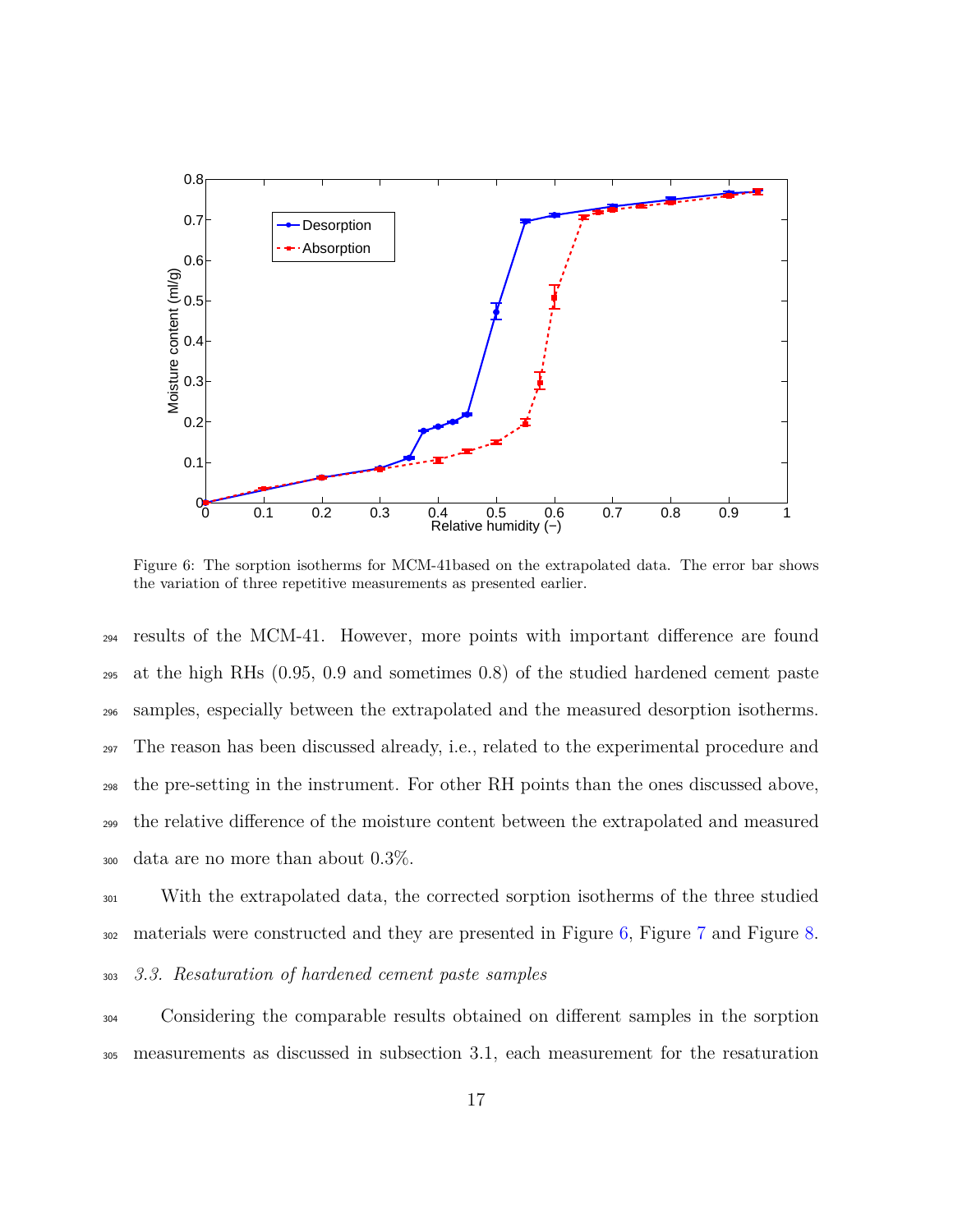<span id="page-17-0"></span>

Figure 7: The sorption isotherms for CEM I based on the extrapolated data. The error bar shows the variation of three repetitive measurements as presented earlier.

<span id="page-17-1"></span>

Figure 8: The sorption isotherms for CEM III based on the extrapolated data. The error bar shows the variation of three repetitive measurements as presented earlier.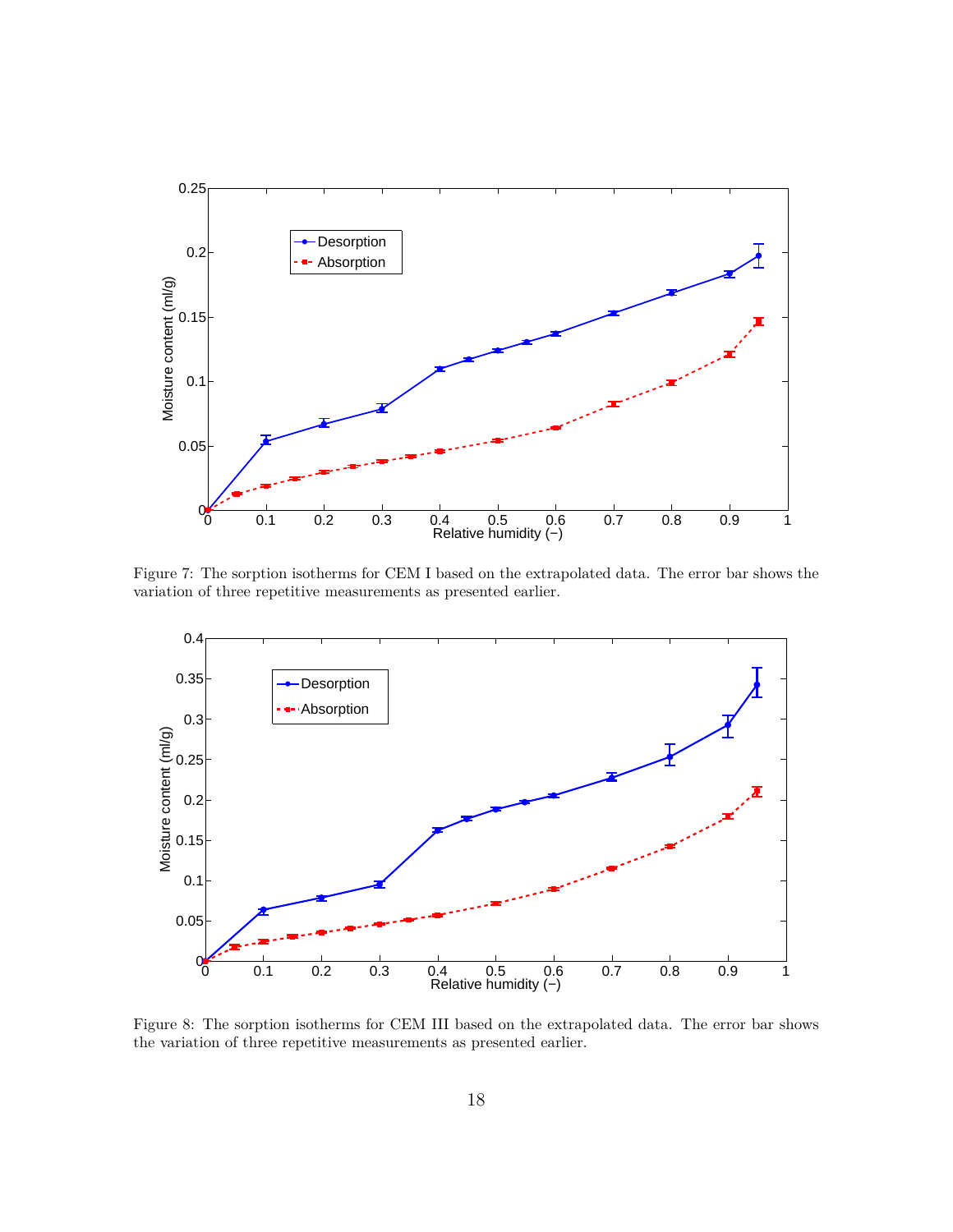study was conducted only once. The sorption isotherms (after data extrapolation to equilibrium) are shown in Figure [9](#page-19-0) and Figure [10.](#page-21-0) It can be observed that there is actually no major difference between the first absorption isotherm (denoted as the "original" isotherm) and the second after resaturation (denoted as the "resaturated" isotherm) for both cement pastes the CEM I and CEM III. Comparing the first desorp- tion isotherm with the one after resaturation, one can conclude that they follow about the same path but the isotherm after resaturation is slightly lower than the original one. The difference between the two desorption isotherms becomes smaller as the RH decreases. It would be reasonable to argue that the difference in the measured response is due to the fact that the adopted resaturation procedure cannot fully saturate all of the pores, especially the big pores, rather than the change of the pore structure. The relevance of this argument can be motivated by looking at the desorption scanning curve started from the point RH = 0.95 following the absorption measurement of the resaturated sample. The difference between the original desorption isotherm and the scanning curve also follows about the similar trend as observed for that between the original desorption isotherm and the isotherm after the resaturation, but the difference is much bigger, especially at high RHs. This is reasonable because for the scanning curve, the pores whose Kelvin radii are larger than that corresponding to the RH of 0.95 are empty when the desorption starts. While for the original desorption at RH = 0.95, these pores with pore entry radii (Kelvin radii) smaller than that corresponding to the RH of 0.95 but bigger interior radii (bearing in mind the simplified "ink-bottle" pore model and the desorption is controlled by the pore entry or neck sizes [\[2\]](#page-31-0)) are still filled with water. This explains why higher moisture content at the same RH is observed on the original isotherm compared with that of the scanning curve. As the RH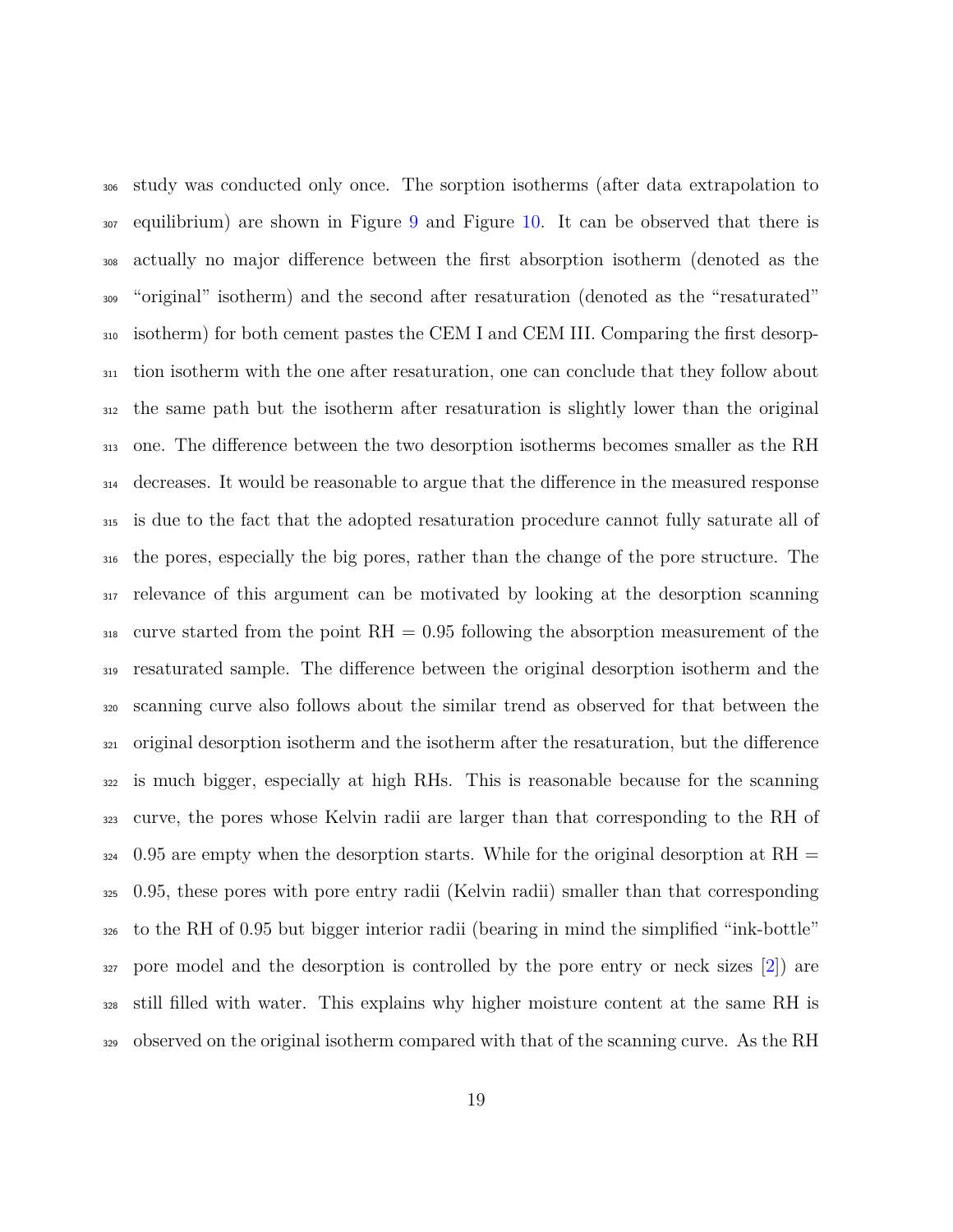<span id="page-19-0"></span>

Figure 9: The sorption isotherms (after data extrapolation) for the hardened cement paste sample CEM I. The 'De-original' and 'Ab-original' isotherms are from the first desorption-absorption cycle. The 'Deresaturated' and 'Ab-resaturated' isotherms are the measurements following the sample resaturation. The 'De-re-scanning' is a desorption scanning curve from  $RH = 0.95$  following the 'Ab-resaturated' isotherm.

 decreases, the volume of the moisture content which stays undesorbed in the relatively big pores but with small pore entries (or the "ink-bottle" pores for simplicity) also decreases, resulting into smaller and smaller difference between the original desorption isotherm and the scanning curve. That is, the difference is probably mainly caused by the unfilled "ink-bottle" pores. Therefore, if the resaturation can fully saturate all the big pores, it can be expected that there should be no difference between the original desorption isotherm and the one of the resaturated sample.

<sup>337</sup> By looking at the desorption isotherms, it can be found that there is a somewhat <sup>338</sup> significant change in terms of the moisture content at the RH of about 0.4. It might <sup>339</sup> indicate that something possibly occurs around the RH at this level, e.g., the possible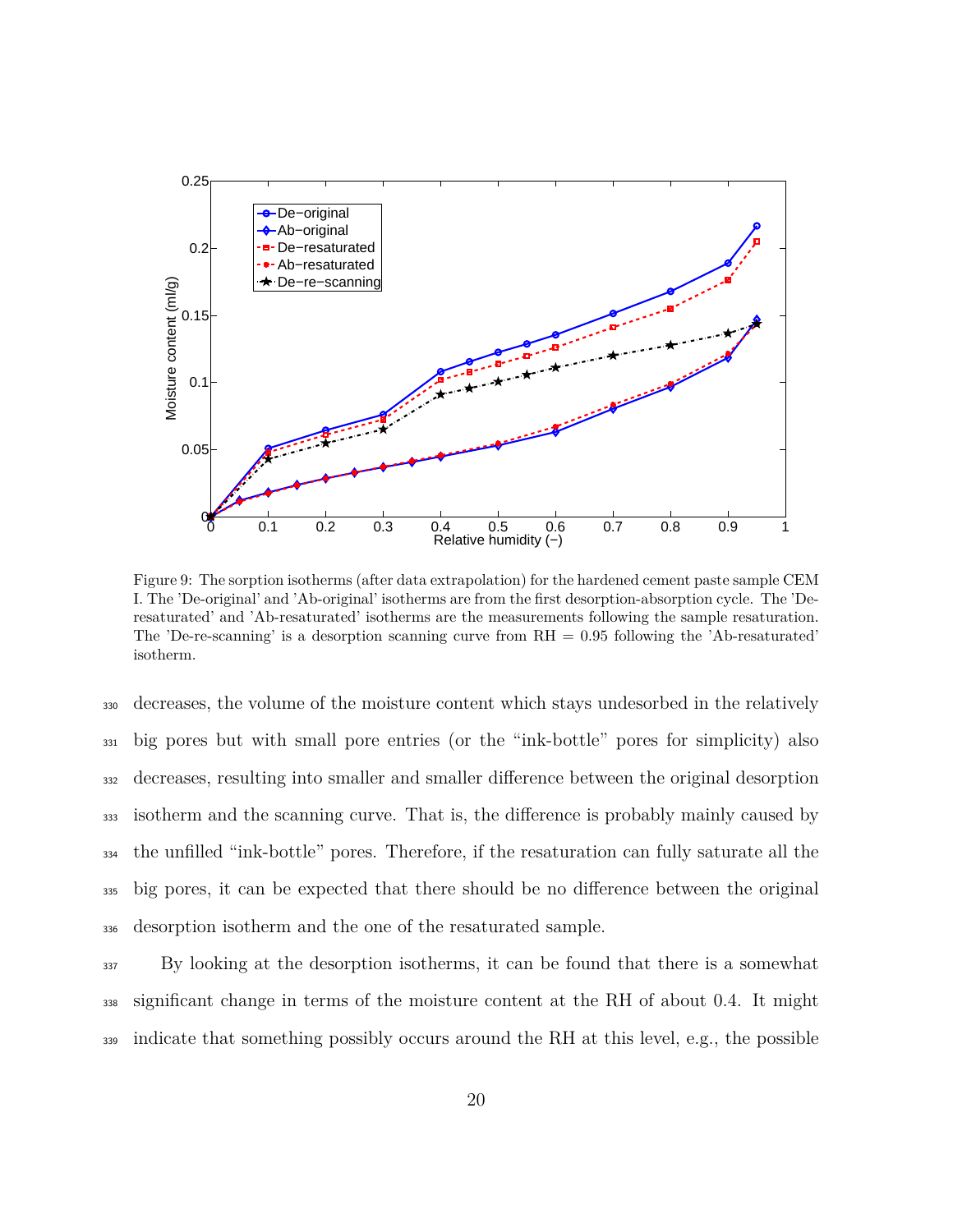$_{340}$  conversion of the loose-packed C-S-H particles as discussed by Jennings et al.  $[12-14]$  $[12-14]$ . If this is the case, it can be expected that no permanent changes of the pore structure takes place since the desorption isotherm after resaturation is almost identical to the original isotherm in all essential parts. If the microstructure changes due to the drying at low RHs are relevant in this context, the results in this study tend to support the statement given by Baroghel-Bouny [\[1\]](#page-30-0) which claims that the reversibility of the microstructure changes, while they are not in accordance with the argument saying that the drying at low RHs changes the microstructure permanently. Additionally, it is also noticed that studies of hardened cement pastes using both small-angle X-ray scattering (SAXS) [\[27\]](#page-34-4) and small-angle neutron scattering (SANS) [\[28\]](#page-34-5) indicate that the surface area and the C-S-H gel structure can be fully recovered upon the rewetting of a D-dried specimen. It should be mentioned that the conclusion of permanent microstructure changes of cement paste samples at low RHs is often drawn based on the studies using desiccator method with saturated salt solutions, e.g., see [\[11,](#page-32-2) [12,](#page-32-4) [15\]](#page-32-3). Using the desiccator method, it often takes long time for the equilibrium to be established at one RH. Thus, it might be reasonable to consider that the permanent microstructure changes as reported in some studies are related to the long time exposure at low RHs, which may enhance the aging effect as discussed by Jennings et al. [\[12\]](#page-32-4), meaning the so-called irreversible pore structure collapse may not be solely caused by the drying effect at low RHs itself. This argument is supported by the studies using methods with short RH exposure time, such as the DVS, SAXS [\[27\]](#page-34-4) and SANS [\[28\]](#page-34-5), which do not show the permanent microstructure changes of cement paste samples at low RHs. To further validate the argument, DVS measurements can be applied to cement paste samples which have been exposed to a certain (low) RH, e.g., 0.30 or 0.40, for relatively a long time (on the order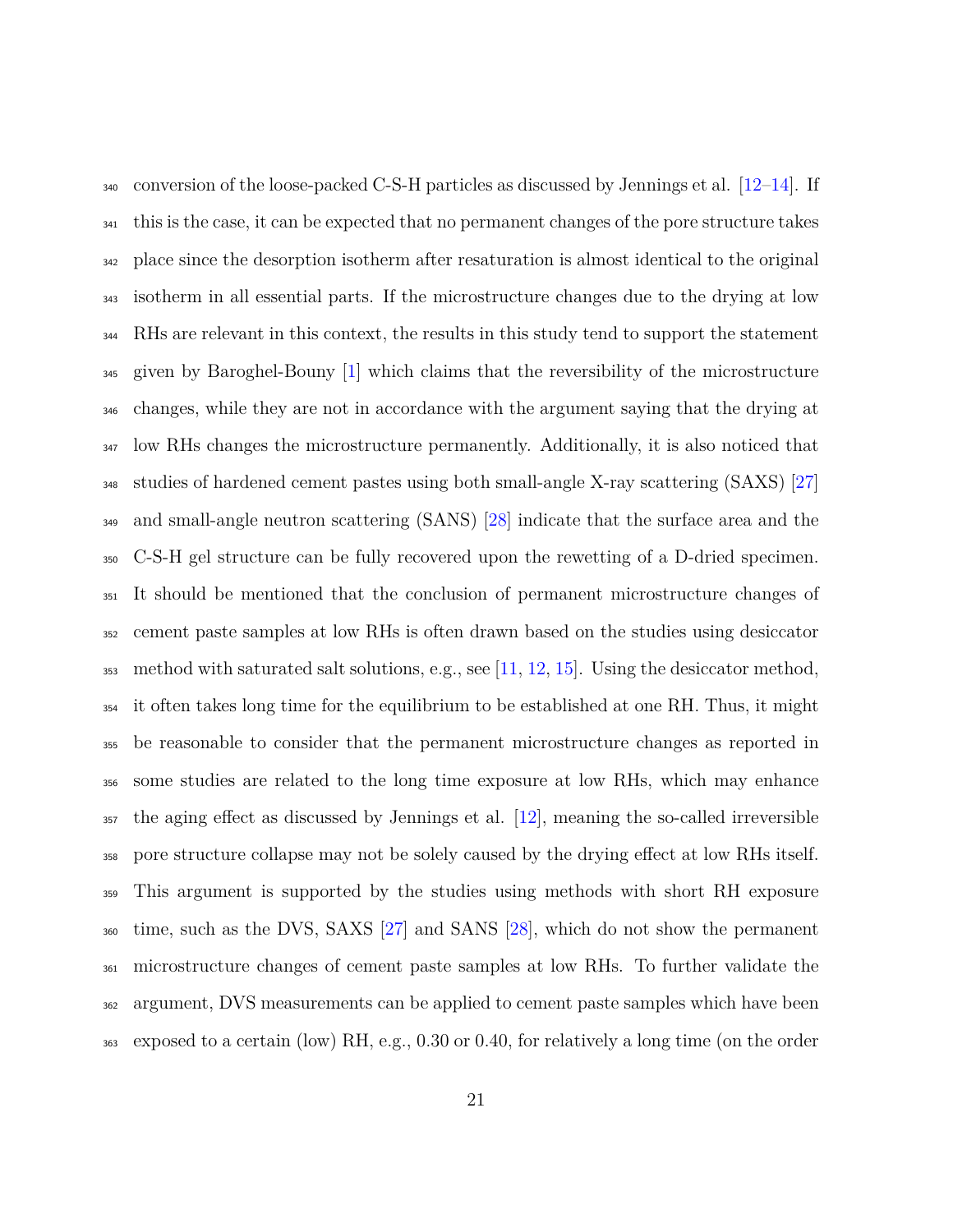<span id="page-21-0"></span>

Figure 10: The sorption isotherms (after data extrapolation) for the hardened cement paste sample CEM III. The 'De-original' and 'Ab-original' isotherms are from the first desorption-absorption cycle. The 'De-resaturated' and 'Ab-resaturated' isotherms are the measurements following the sample resaturation. The 'De-re-scanning' is a desorption scanning curve from RH = 0.95 following the 'Ab-resaturated' isotherm.

<sup>364</sup> of several months). By comparing the results of the "undried" and "dried" samples, the <sup>365</sup> effect of drying at low RHs for relatively extended period of time can be obtained.

 The study indicates that either the drying at low RHs during the desorption mea- surement does not cause any microstructure changes or if the microstructure changes do occur, the absorption process must have been able to restore the pore structure of hardened cement paste samples, meaning the possible microsrtucture changes are reversible.

# <sup>371</sup> *3.4. Temperature dependent sorption isotherms*

Three different temperatures, 25  $\,^{\circ}\text{C}$ , 33  $\,^{\circ}\text{C}$  and 40  $\,^{\circ}\text{C}$ , were considered in this <sup>373</sup> study. Same as the resaturation study, each measurement was conducted only once.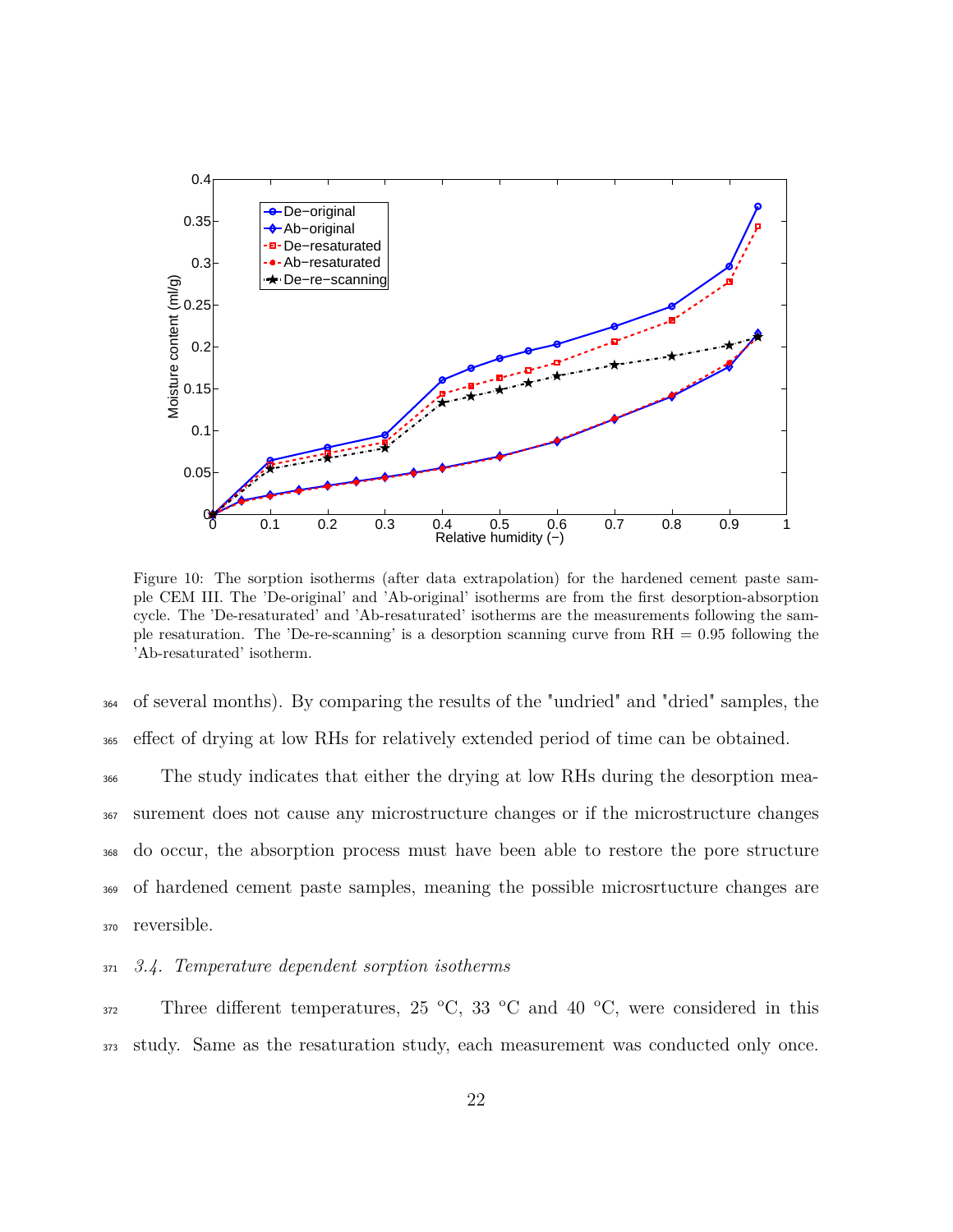<span id="page-22-0"></span>

Figure 11: The temperature dependent sorption isotherms for MCM-41 measured at 25  $\rm{^{\circ}C},$  33  $\rm{^{\circ}C}$  and  $40^{\circ}$ C. The moisture content is expressed as gram water per gram of dry material and the mass of the dry sample is determined at the point where  $RH = 0$ .

 The absorption and the desorption isotherms (after data extrapolation to equilibrium) for the MCM-41, CEM I and CEM III are shown in Figure [11,](#page-22-0) Figure [12](#page-23-0) and Figure [13,](#page-24-0) respectively. The general trend as reported in the literature is also found for the three materials studied, i.e., the higher the temperature, the less the amount of absorbed water. For MCM-41 (Figure [11\)](#page-22-0), the difference between the isotherms at different temperatures is mainly in the RH range of 0.3-0.7. For hardened cement pastes (Figure [12](#page-23-0) and Figure [13\)](#page-24-0), the difference is mainly observed below the RH of about 0.7 in the desorption isotherms while some small difference can be found above the RH of about 0.5-0.6 in the absorption isotherms. The pronounced differences in the desorption isotherms obtained for well hydrated concrete as reported in [\[16–](#page-33-0)[18\]](#page-33-4) were not observed in this study.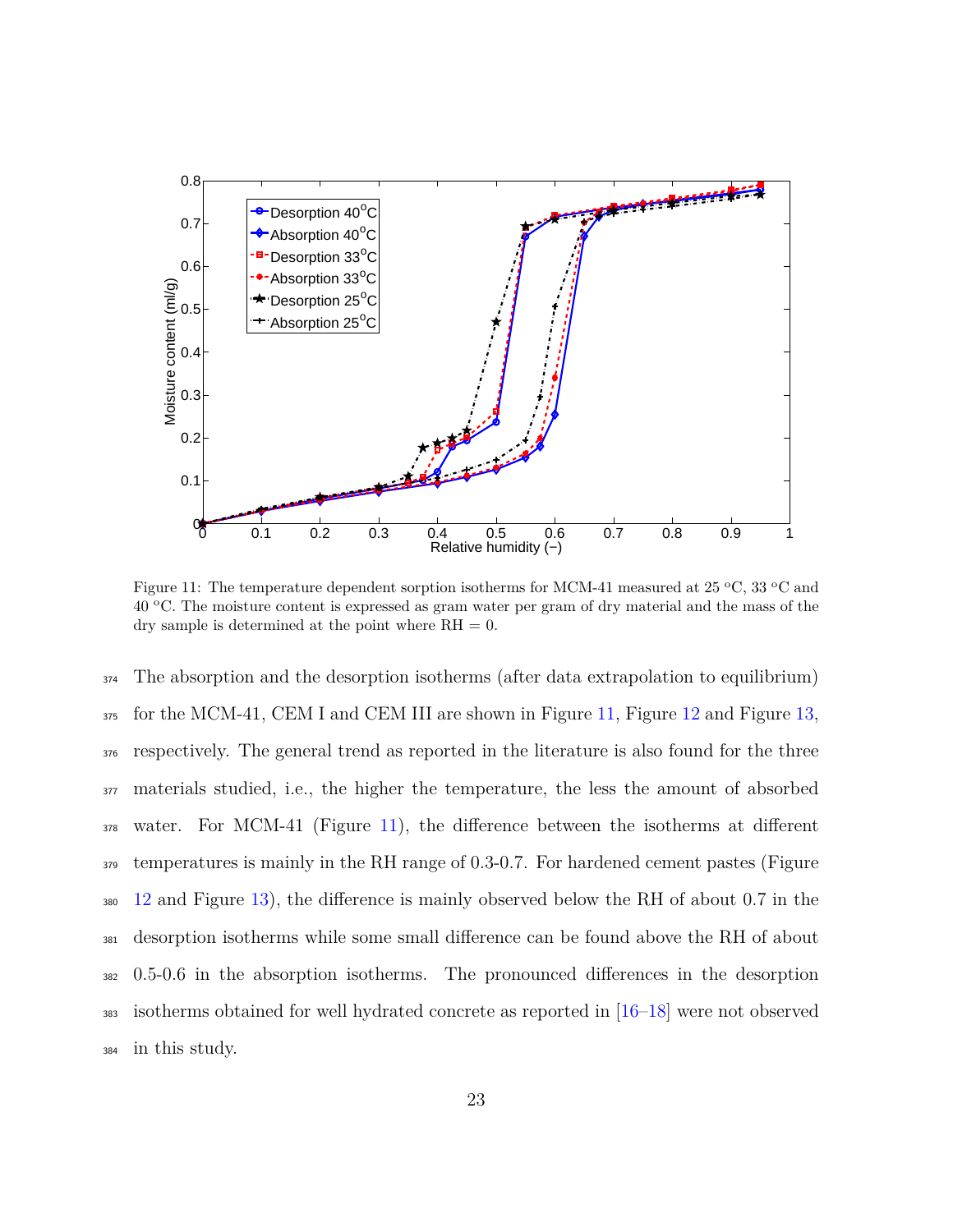<span id="page-23-0"></span>

Figure 12: The temperature dependent sorption isotherms for CEM I measured at 25  $\,^{\circ}$ C, 33  $\,^{\circ}$ C and 40 °C. The moisture content is expressed as gram water per gram of dry material and the mass of the dry sample is determined at the point where  $RH = 0$ .

<sup>385</sup> To study the influence of the temperature dependent properties of water on the sorption isotherms, the isotherms at the temperature of 33  $\rm{^{\circ}C}$  and 40  $\rm{^{\circ}C}$  can be roughly  $\frac{387}{287}$  extrapolated from the measured isotherm (absorption or desorption) under 25 °C by <sup>388</sup> assuming all water to be capillary condensed water and using the Kelvin equation which <sup>389</sup> is [\[8\]](#page-31-6)

<span id="page-23-1"></span>
$$
\frac{1}{r_{k1}} + \frac{1}{r_{k2}} = -\frac{RT\rho_w}{M_w\gamma_w}\ln(\phi)
$$
 (2)

390 where  $M_w$ ,  $\gamma_w$  and  $\rho_w$  is the molecular weight, surface tension of the liquid-gas interface 391 and the density of water, respectively;  $\phi$  is the RH, *R* the gas constant and *T* the  $\frac{392}{2}$  temperature in Kelvin degree;  $r_{k1}$  and  $r_{k2}$  denote the two principal radii of the curvature <sup>393</sup> of the liquid meniscus and the contact angle is assumed as zero. The temperature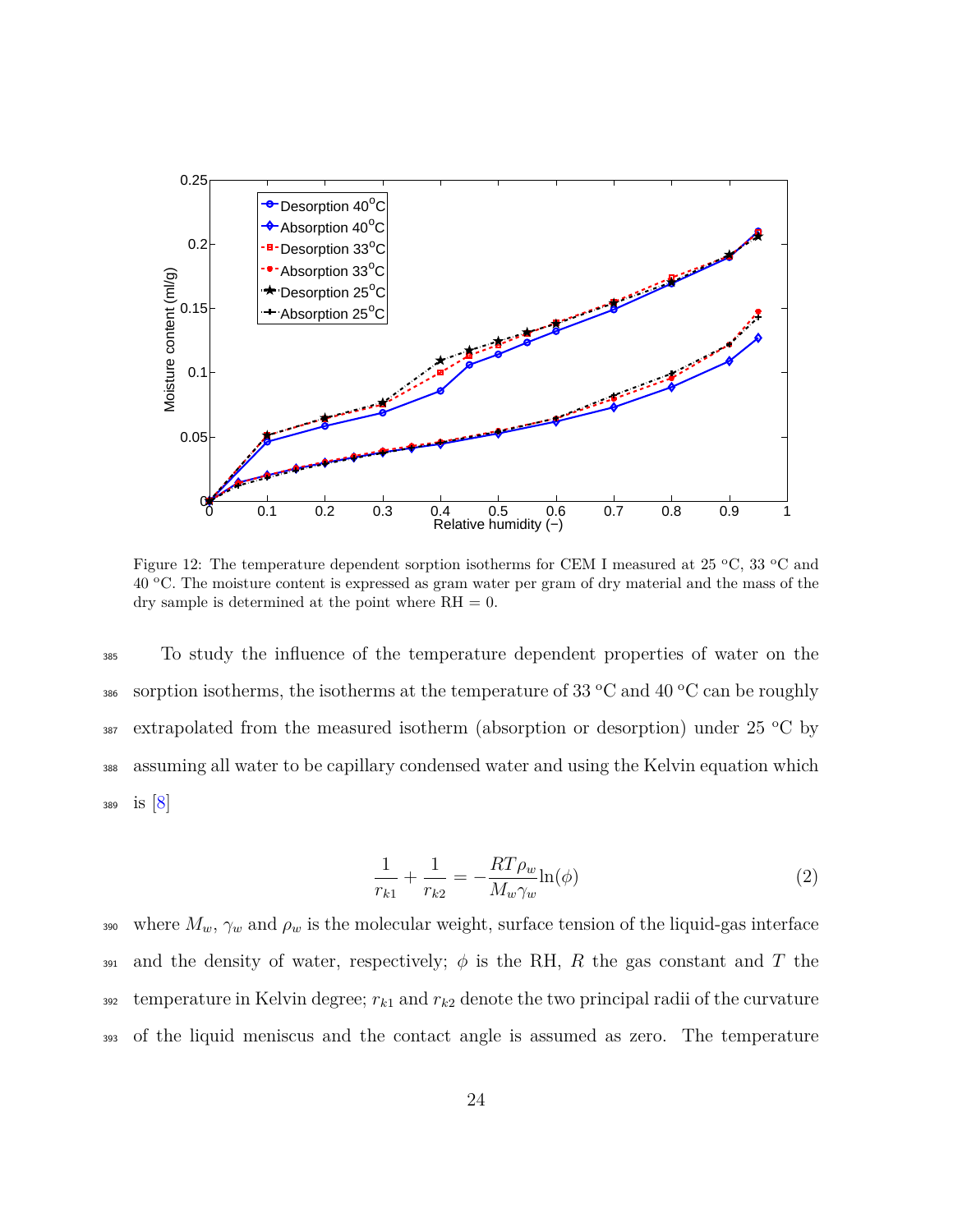<span id="page-24-0"></span>

Figure 13: The temperature dependent sorption isotherms for CEM III measured at 25  $\rm{^{\circ}C},$  33  $\rm{^{\circ}C}$  and 40 <sup>o</sup>C. The moisture content is expressed as gram water per gram of dry material and the mass of the dry sample is determined at the point where  $RH = 0$ .

<sup>394</sup> dependence of the surface tension and density of water are considered following Eq[.3](#page-24-1) 395 (in the unit of N/m) [\[29\]](#page-34-6) and Eq[.4](#page-24-2) (in the unit of kg/m<sup>3</sup>) [\[30\]](#page-34-7), respectively.

<span id="page-24-1"></span>
$$
\gamma_w = (-0.0167t + 7.598) \cdot 10^{-2} \tag{3}
$$

396

<span id="page-24-2"></span>
$$
\rho_w = 2 \cdot 10^{-5} t^3 - 0.006 t^2 + 0.0227 t + 999.94 \tag{4}
$$

397 where  $t = T - 273.15$  ( $0 < t < 100$ ). For the same radius of a curvature, the corre-<sup>398</sup> sponding relative humidity will be changed according to the Kelvin equation Eq[.2](#page-23-1) at <sup>399</sup> different temperatures. The shift of the relative humidity can be expressed as

<span id="page-24-3"></span>
$$
\ln(\phi_2) = \frac{T_1 \rho_{w1} \gamma_{w2}}{T_2 \rho_{w2} \gamma_{w1}} \ln(\phi_1)
$$
\n(5)

<sup>400</sup> where the index 1 and 2 indicate the properties under two different temperatures. By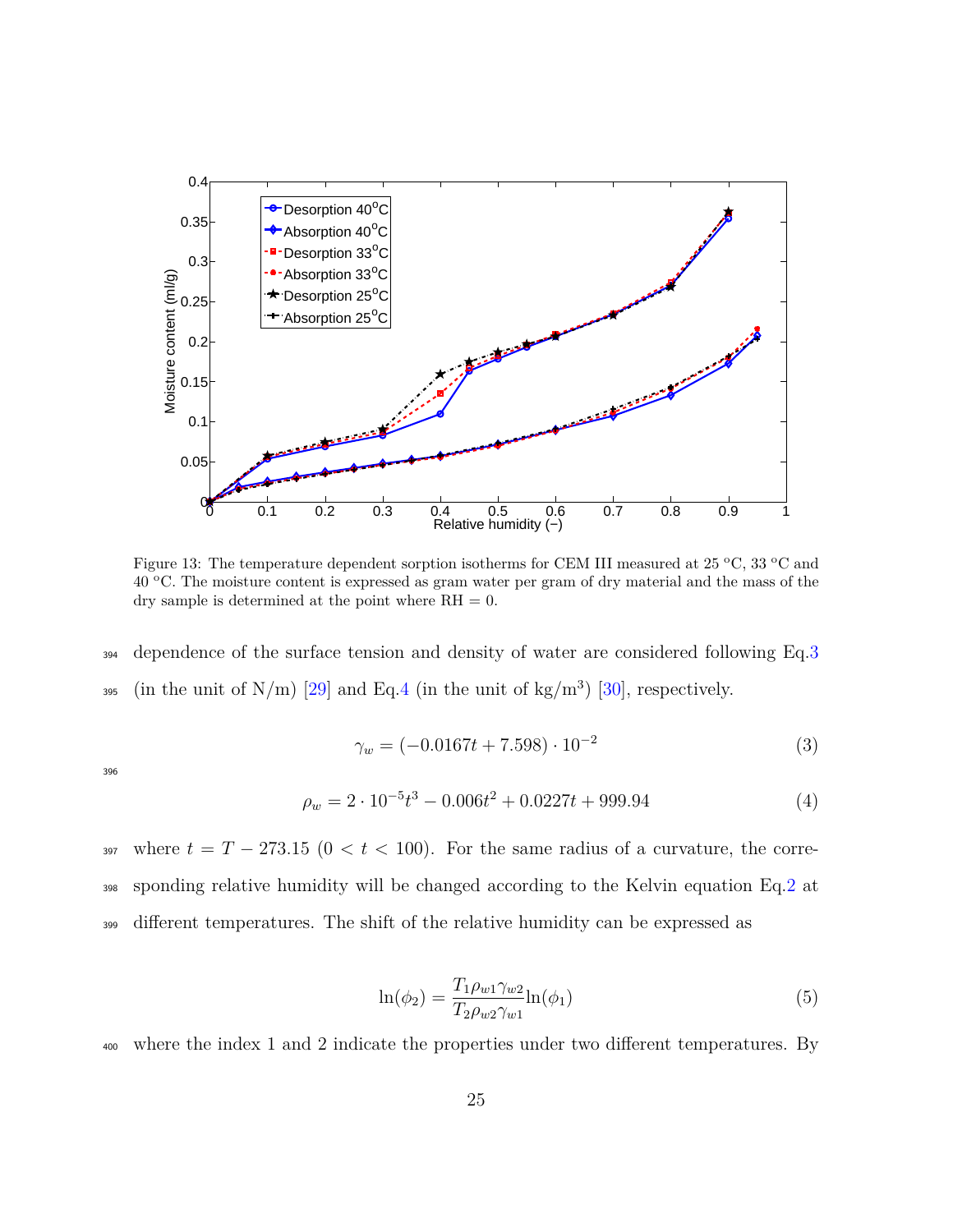<span id="page-25-0"></span>

Figure 14: The comparison between the measured and the temperature extrapolated absorption isotherms for MCM-41 under the temperature 33  $\degree$ C and 40  $\degree$ C. The extrapolation is based on the isotherm measured at 25  $\,^{\circ}$ C according to Eq[.5.](#page-24-3)

<sup>401</sup> plotting the moisture content measured under  $T_1$  (corresponding to 25 °C in this case)  $_{402}$  against the calculated relative humidity  $\phi_2$  (corresponding to 33 °C or 40 °C in this case), the impact of the temperature dependent properties of water on the sorption isotherms can be estimated. It should be mentioned that this extrapolation does not distinguish the adsorbed water and capillary condensed water and assumes all the water is capillary condensed, thus it is just an approximation.

<sup>407</sup> The comparison between the measured and the extrapolated isotherms (based on 408 the isotherm measured at 25 °C) at the temperature 33 °C and 40 °C for MCM-41 are <sup>409</sup> shown in Figure [14](#page-25-0) (absorption) and Figure [15](#page-26-0) (desorption). It can be observed that <sup>410</sup> the temperature dependent properties of water can account for most of the observed <sup>411</sup> temperature effect on the measured sorption isotherms. For the two hardened cement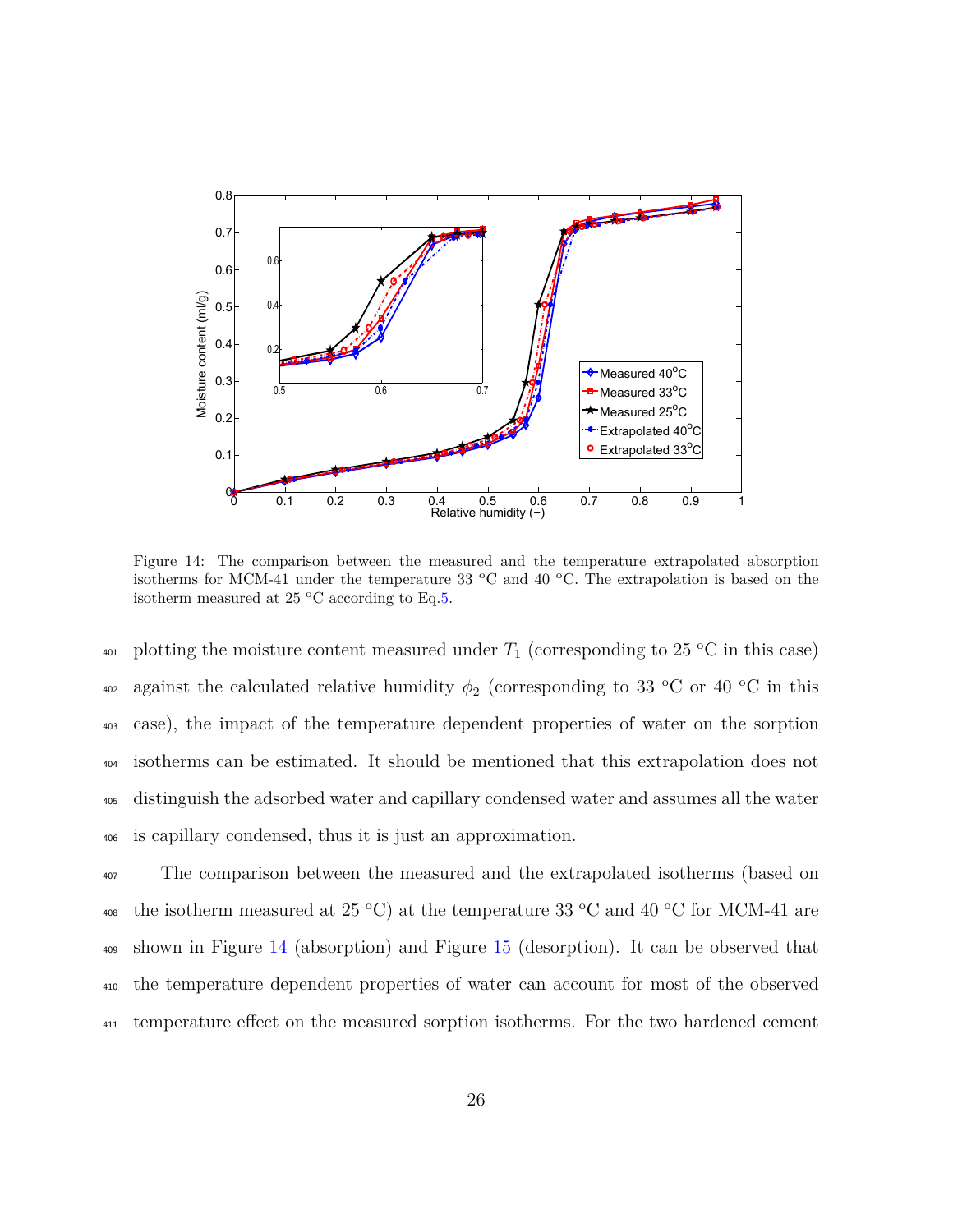<span id="page-26-0"></span>

Figure 15: The comparison between the measured and the temperature extrapolated desorption isotherms for MCM-41 under the temperature 33  $\,^{\circ}$ C and 40  $\,^{\circ}$ C. The extrapolation is based on the isotherm measured at 25  $\,^{\circ}$ C according to Eq[.5.](#page-24-3)

<span id="page-26-1"></span>

Figure 16: The comparison between the measured and the temperature extrapolated desorption isotherms for CEM I under the temperature 33  $\,^{\circ}\text{C}$  and 40  $\,^{\circ}\text{C}$ . The extrapolation is based on the isotherm measured at 25  $^{\rm o}{\rm C}$  according to Eq[.5.](#page-24-3)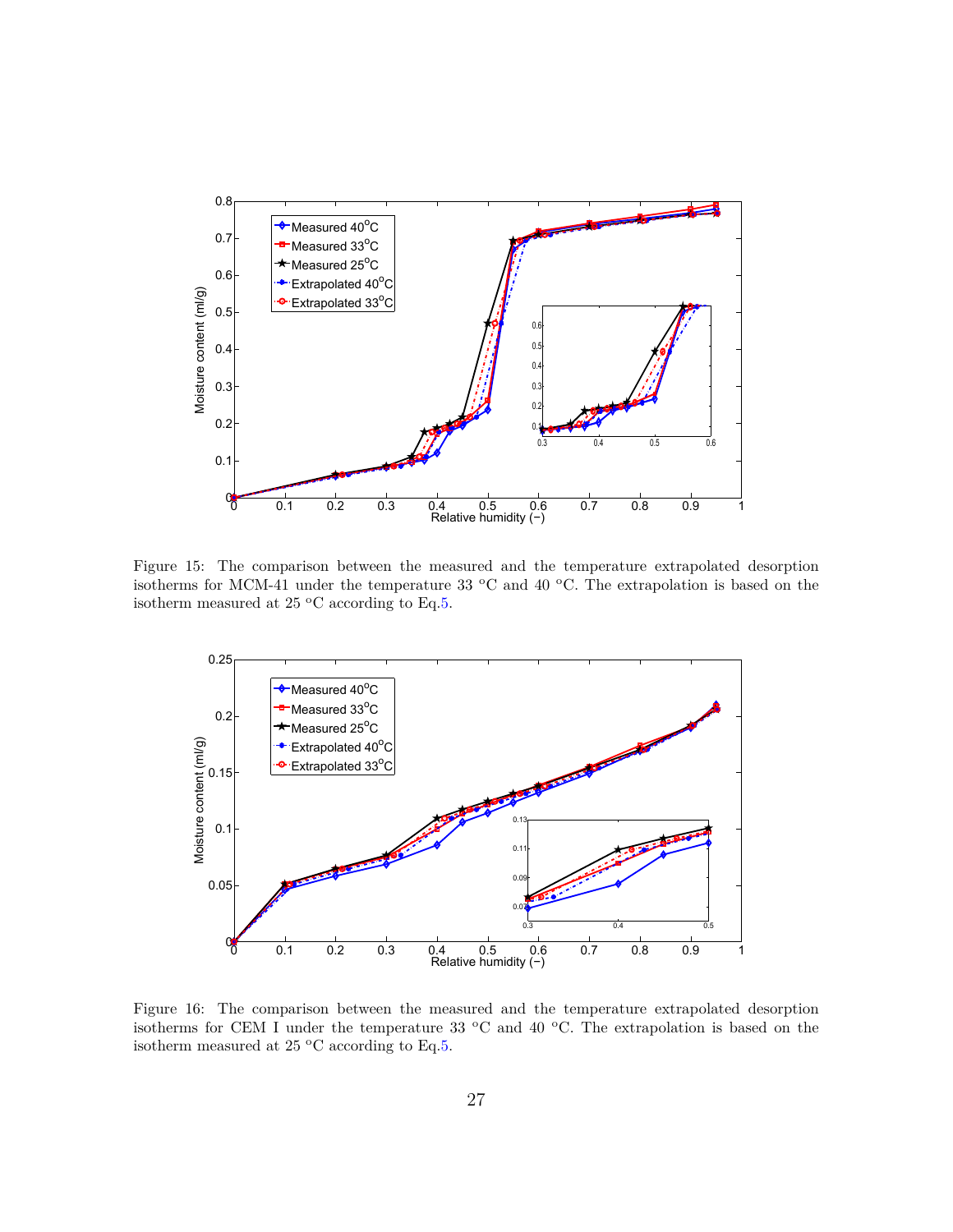<span id="page-27-0"></span>

Figure 17: The comparison between the measured and the temperature extrapolated desorption isotherms for CEM III under the temperature 33  $\degree$ C and 40  $\degree$ C. The extrapolation is based on the isotherm measured at 25  $\,^{\circ}$ C according to Eq[.5.](#page-24-3)

 pastes, the measured and the extrapolated desorption isotherms are shown in Figure [16](#page-26-1) (for CEM I) and Figure [17](#page-27-0) (for CEM III), respectively. Again the temperature de- pendent properties of water can account for some of the observed temperature effect on the measured sorption isotherms. However, there are still some differences between the measured and the extrapolated desorption isotherms, especially when the RH is in the range of 0.3-0.5, indicating that solely taking into account the temperature dependent properties of water might not be able to explain all the differences. It should be noted that the remaining differences may be due to the adsorbed layer which is not consid- ered in the extrapolation as mentioned earlier. Compared with the results for MCM-41 in which limited differences are found between extrapolated and measured isotherms (silica gel is considered as temperature resistant with respect to the pore volumes and shape at the adopted measuring temperatures), it tends to motivate that may be the el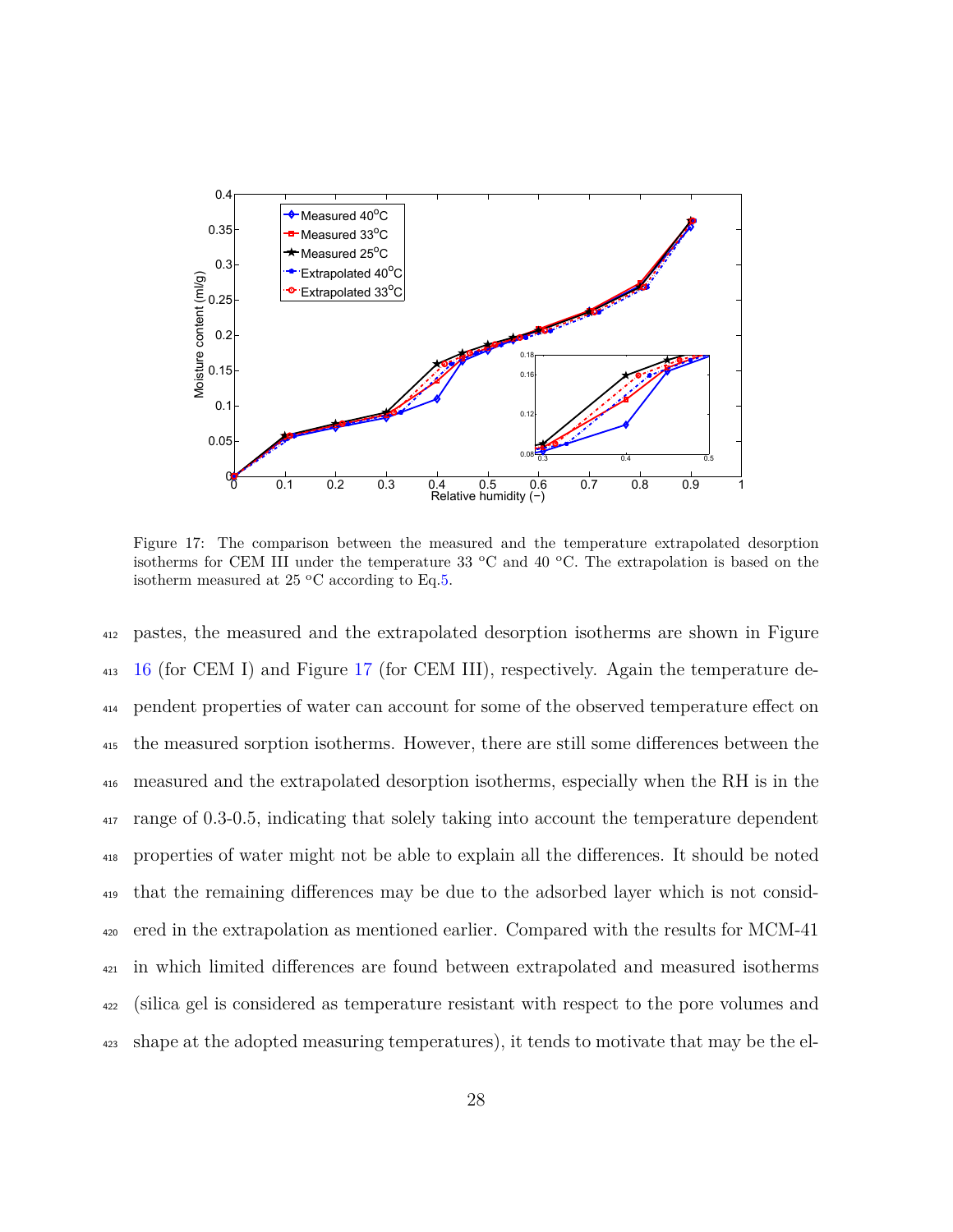evated temperature slightly change the microstructure of the studied hardened cement paste samples, as discussed in [\[22,](#page-33-5) [23\]](#page-34-0). The extrapolations on the absorption isotherms for the two hardened cement pastes are not presented here. However, a close check of  $_{427}$  Figure [12](#page-23-0) and Figure [13](#page-24-0) shows that the moisture contents measured at 33 °C and 40  $^{428}$  °C below the RH of about 0.5 are slightly higher than that measured at 25 °C. This is not in accordance with what is predicted by considering the temperature effect, which is that lower moisture content should be measured at a higher temperature. Hence, the volume of the pores whose corresponding capillary condensation relative pressures are lower than 0.5 might be increased slightly at the elevated measuring temperatures, which is somewhat similar to the effect caused by the drying as reported in [\[1\]](#page-30-0).

 The current study regarding the influence of the temperature on the sorption isotherms of hardened cement pastes suggests that the differences in the sorption isotherms at different temperatures are mainly caused by the temperature dependent properties of water and to some extent due to slight microstructure changes of the paste samples at elevated temperatures. The pronounced impact of temperature on desorption isotherms of cement based materials as reported in [\[16–](#page-33-0)[18\]](#page-33-4) are not found in this study.

 It should be mentioned that the exact reasons for the relatively inconsistent results with respect to the impact of temperature on sorption isotherms of cement based ma- terials as reported in literature are not clear. However, it might possibly be related to the measurement method adopted. As mentioned before, desiccator method using salt 445 solution has been adopted in many sorption studies, e.g., in  $[16–21]$  $[16–21]$ , in which the expo- sure time at each RH varies from several weeks to months for the equilibrium condition to be established. The different length of the exposure time at different RHs combined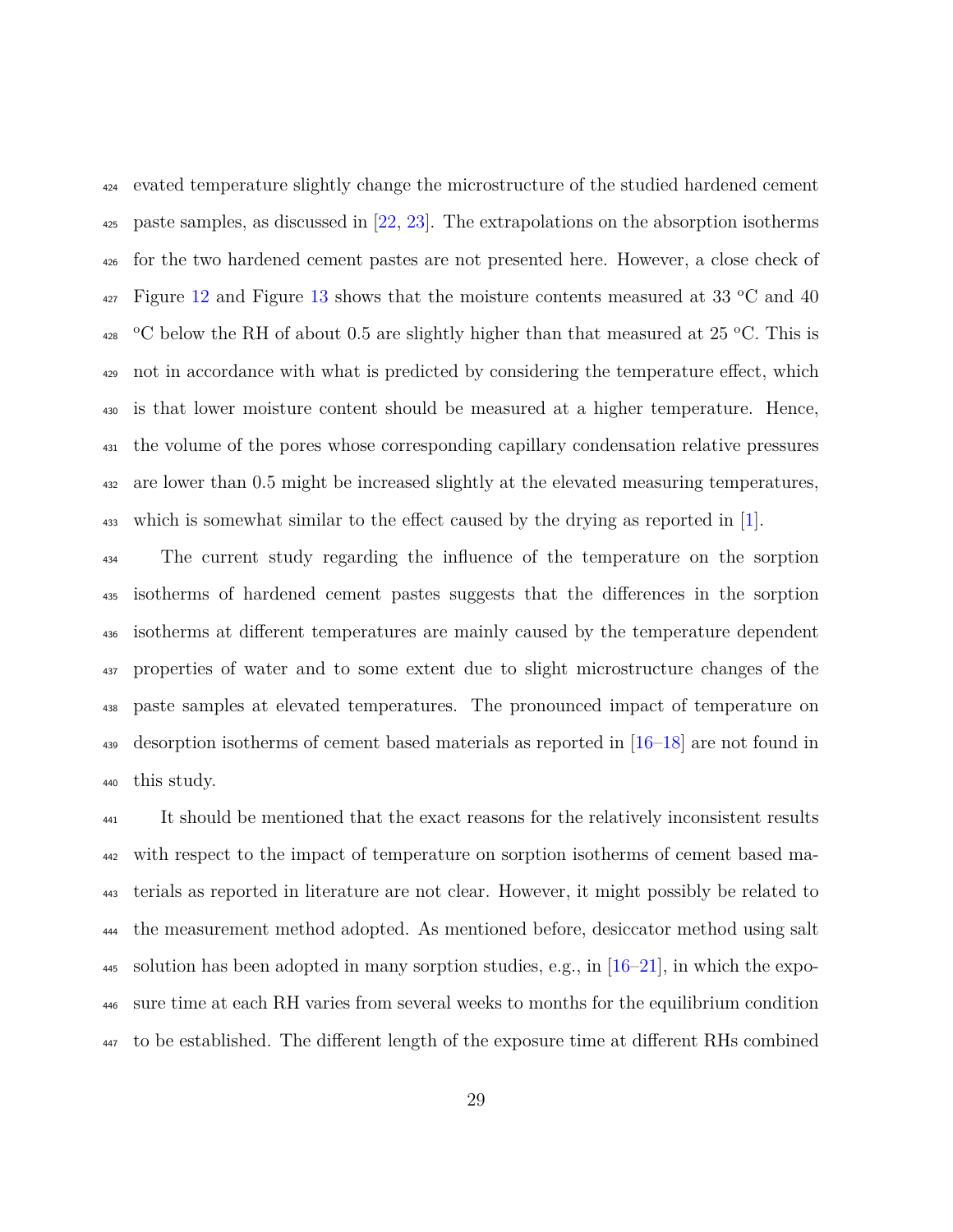with the effect caused by different temperatures during measurements (especially when the measuring temperature is high) could possibly change the pore structure of the studied cement based material to a different extent. That is, the pore structure of the studied material may differ under each studied RH, due to the adopted experimental method (procedures). The argument is supported by a recent SANS study [\[31\]](#page-35-0) which showed that curing at elevated temperature could result into the changing of the pore structure and extended curing at 20 °C had a similar effect. Since the exposure time 455 and the temperature differ in studies, e.g., in  $[16–21]$  $[16–21]$ , it is somewhat not surprising to see the inconsistent results as reported. One advantage of the DVS method used in this study is that the exposure time at each RH is relatively short. Then, the effect due to the pore structure changes during sorption measurements is expected to be minimized.

#### **4. Conclusions**

 Water vapor sorption isotherms measured by the "dynamic vapor sorption" (DVS) method were used to investigate the possible changes of the pore structure of hardened cement pastes (CEM I and CEM III) subjected to low relative humidities. In addition, the temperature dependency of the sorption isotherms was investigated. Some key points of this investigation can be summarized as follows.

 1. Small differences were observed between the sorption measurements on a model material MCM-41using different samples. Similarly, only small differences were observed for the investigated hardened cement pastes which indicates that the hardened cement paste samples only to a very limited extent hydrated further during the period of the investigation (about 3-4 months).

2. A resaturation study on the hardened cement paste samples was conducted in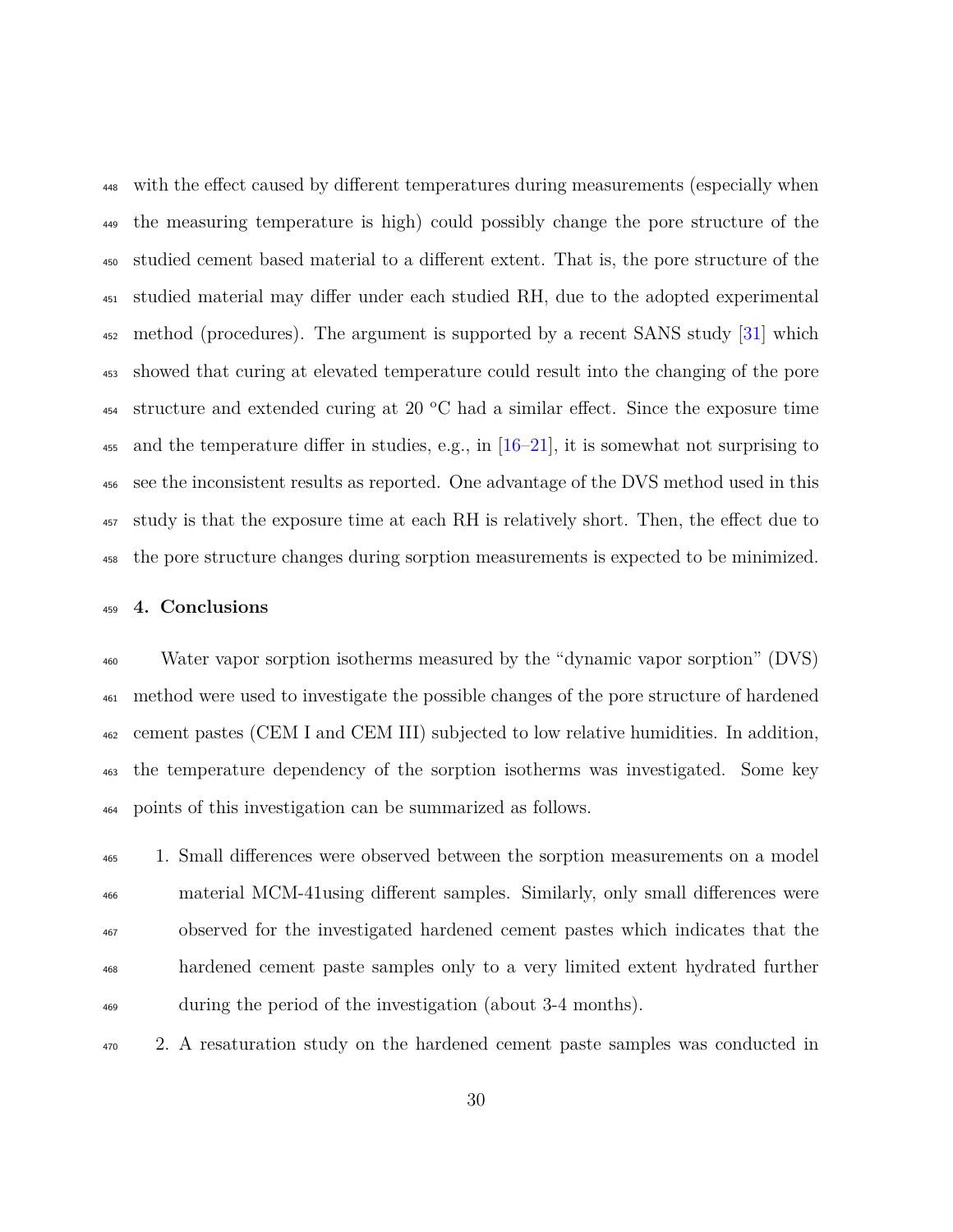<sup>471</sup> order to investigate the possible microstructure changes caused by the drying at low RHs during desorption measurements. Following the first original desorption- absorption cycle, the samples were resaturated and a second desorption measure- ment was performed. The measurement results show that the second desorption isotherm was in all essential parts similar to the first one. That is, either the dry- ing did not cause any microstructure changes during the desorption at low RHs <sup>477</sup> or if the microstructure changes did occur, the absorption process must have been able to restore the pore structure of hardened cement paste samples. The latter <sup>479</sup> is in agreement with the results obtained using small-angle X-ray scattering mea- surements [\[27\]](#page-34-4), small-angle neutron scattering measurements [\[28\]](#page-34-5) and the findings  $\frac{481}{11-13}$  in [\[1\]](#page-30-0). But it also disagrees with some other studies, e.g., [\[11–](#page-32-2)[13,](#page-32-6) [15\]](#page-32-3)

 3. The influence of temperature on the sorption isotherms was studied. Only lim- ited impact was observed and the results suggest that the differences between sorption isotherms under different temperatures are mainly caused by the tem- perature dependent properties of water. The pronounced impact of temperature on desorption isotherms of cement based materials as reported in [\[16–](#page-33-0)[18\]](#page-33-4) was not found.

## **Acknowledgment**

<sup>489</sup> The research leading to these results has received funding from the European Union Seventh Framework Programme (FP7/2007-2013) under grant agreement 264448.

<span id="page-30-0"></span> [1] V. Baroghel-Bouny. Water vapour sorption experiments on hardened cementitious materials: Part I: Essential tool for analysis of hygral behaviour and its relation to pore structure. *Cement and Concrete Research*, 37(3):414–437, 2007.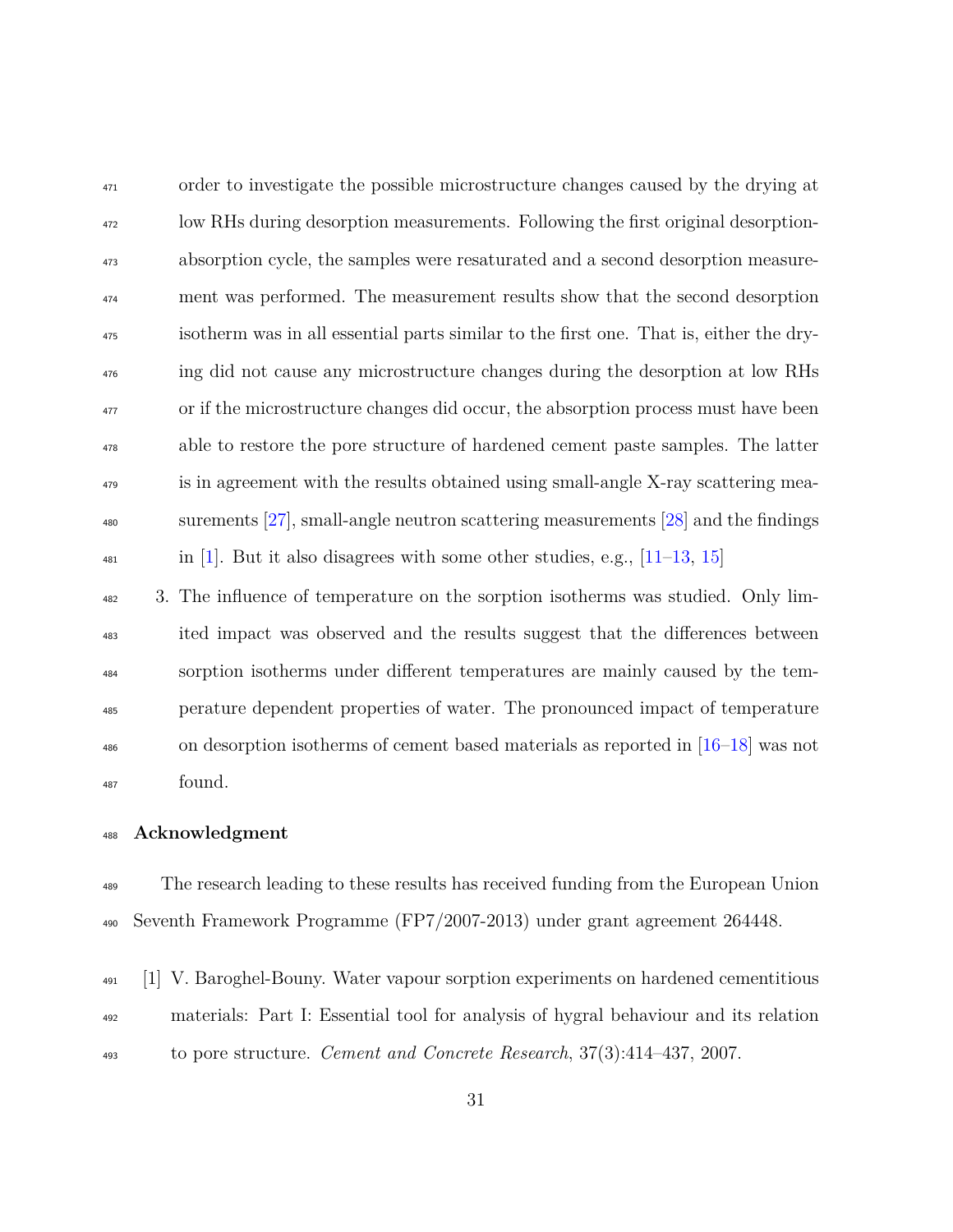- <span id="page-31-0"></span> [2] N.A. Seaton. Determination of the connectivity of porous solids from nitrogen sorption measurements. *Chemical Engineering Science*, 46(8):1895–1909, 1991.
- <span id="page-31-1"></span> [3] V. Baroghel-Bouny. Water vapour sorption experiments on hardened cementitious materials. Part II: Essential tool for assessment of transport properties and for durability prediction. *Cement and Concrete Research*, 37(3):438–454, 2007.
- <span id="page-31-2"></span> [4] V. Baroghel-Bouny, M. Mainguy, and O. Coussy. Isothermal drying process in weakly permeable cementitious materials- assessment of water permeability. In *International Conference on Ion and Mass Transport in Cement-Based Materials*, pages 59–80, 1999.
- <span id="page-31-3"></span> [5] V. Baroghel-Bouny, M. Mainguy, T. Lassabatere, and O. Coussy. Characterization and identification of equilibrium and transfer moisture properties for ordinary and high-performance cementitious materials. *Cement and Concrete Research*, 29(8): 1225–1238, 1999.
- <span id="page-31-4"></span> [6] M. Thiery, V. Baroghel-Bouny, G. Villain, and P. Dangla. Numerical modeling of concrete carbonation based on durability indicators. In V.M. Malhotra, editor, *Proceedings of the 7th CANMET/ACI International Conference on Durability of Concrete*, pages 765–780, 2006.
- <span id="page-31-5"></span> [7] B. Bary and A. Sellier. Coupled moisture–carbon dioxide–calcium transfer model for carbonation of concrete. *Cement and Concrete Research*, 34(10):1859–1872, 2004.
- <span id="page-31-6"></span>[8] K. Sing, D. Everett, R. Haul, L. Moscou, R. Pierotti, J. Rouquerol, and T. Siemie-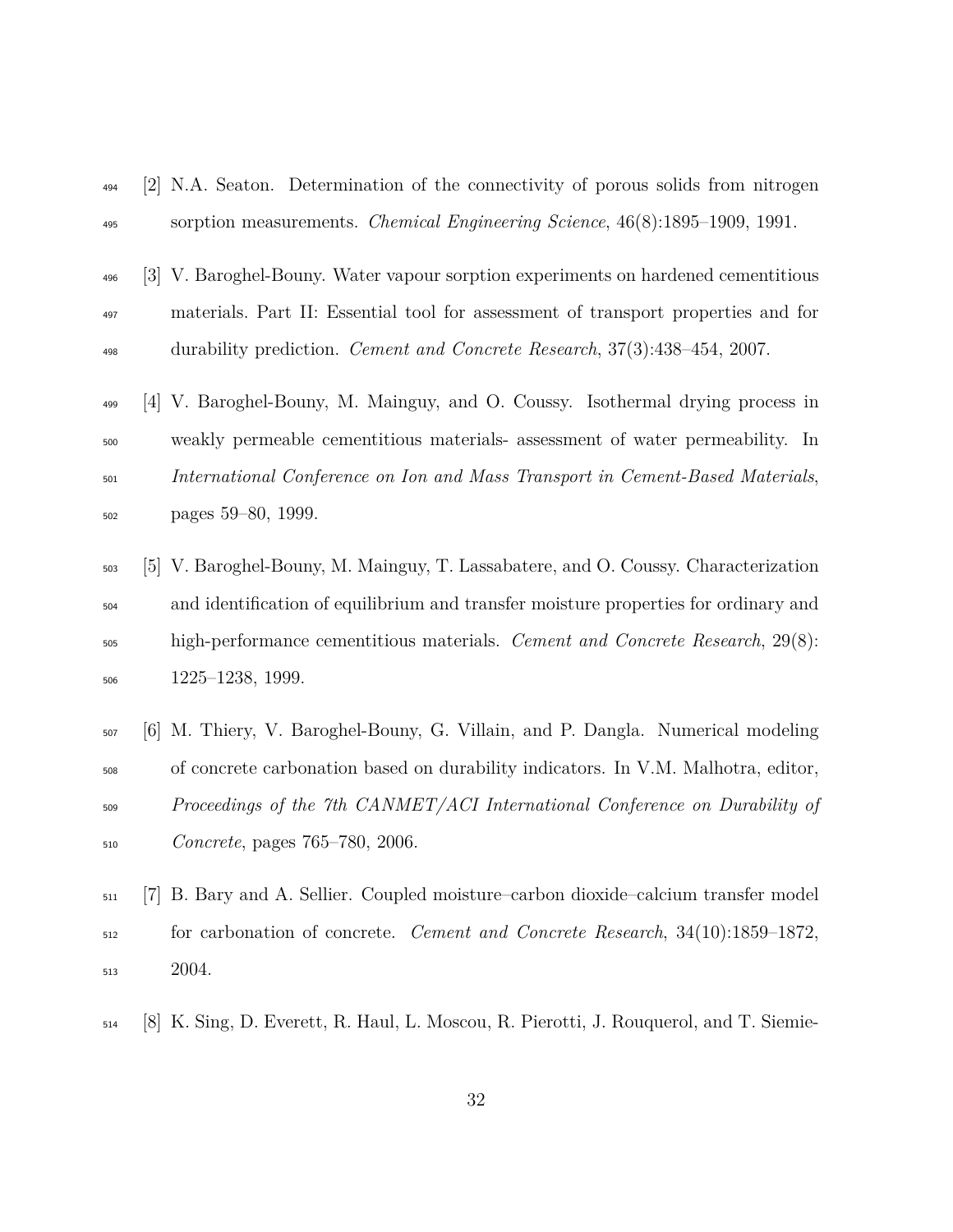- niewska. Reporting physisorption data for gas/solid systems. *Pure Appl. Chem*,  $57(4):603-619, 1985.$
- <span id="page-32-0"></span>
- [9] M. Janz and B.F. Johannesson. Measurement of the moisture storage capacity using sorption balance and pressure extractors. *Journal of Building Physics*, 24 (4):316–334, 2001.
- <span id="page-32-1"></span> [10] V. Kocherbitov and L. Wadsö. A desorption calorimetric method for use at high water activities. *Thermochimica Acta*, 411(1):31–36, 2004.
- <span id="page-32-2"></span> [11] R.F. Feldman. Sorption and length-change scanning isotherms of methanol and water on hydrated portland cement. In *Proc. of 5th Int. Congress on the Chemistry of Cement*, volume 3, pages 53–66. Cem. Assoc. of Japan, Tokyo, 1968.
- <span id="page-32-4"></span> [12] H.M. Jennings. A model for the microstructure of calcium silicate hydrate in cement paste. *Cement and Concrete Research*, 30(1):101–116, 2000.
- <span id="page-32-6"></span>[13] J.J. Thomas and H.M. Jennings. A colloidal interpretation of chemical aging of the
- C-S-H gel and its effects on the properties of cement paste. *Cement and Concrete Research*, 36(1):30–38, 2006.
- <span id="page-32-5"></span> [14] H.M. Jennings. Refinements to colloid model of C–S–H in cement: CM–II. *Cement and Concrete Research*, 38(3):275–289, 2008.
- <span id="page-32-3"></span> [15] E.H. Atlassi. Influence of silica fume on the pore structure of mortar when mea- sured by water vapour sorption isotherms. In *The Modelling of Microstructure and its Potential for Studying Transport Properties and Durability*, pages 257–270. Springer, 1996.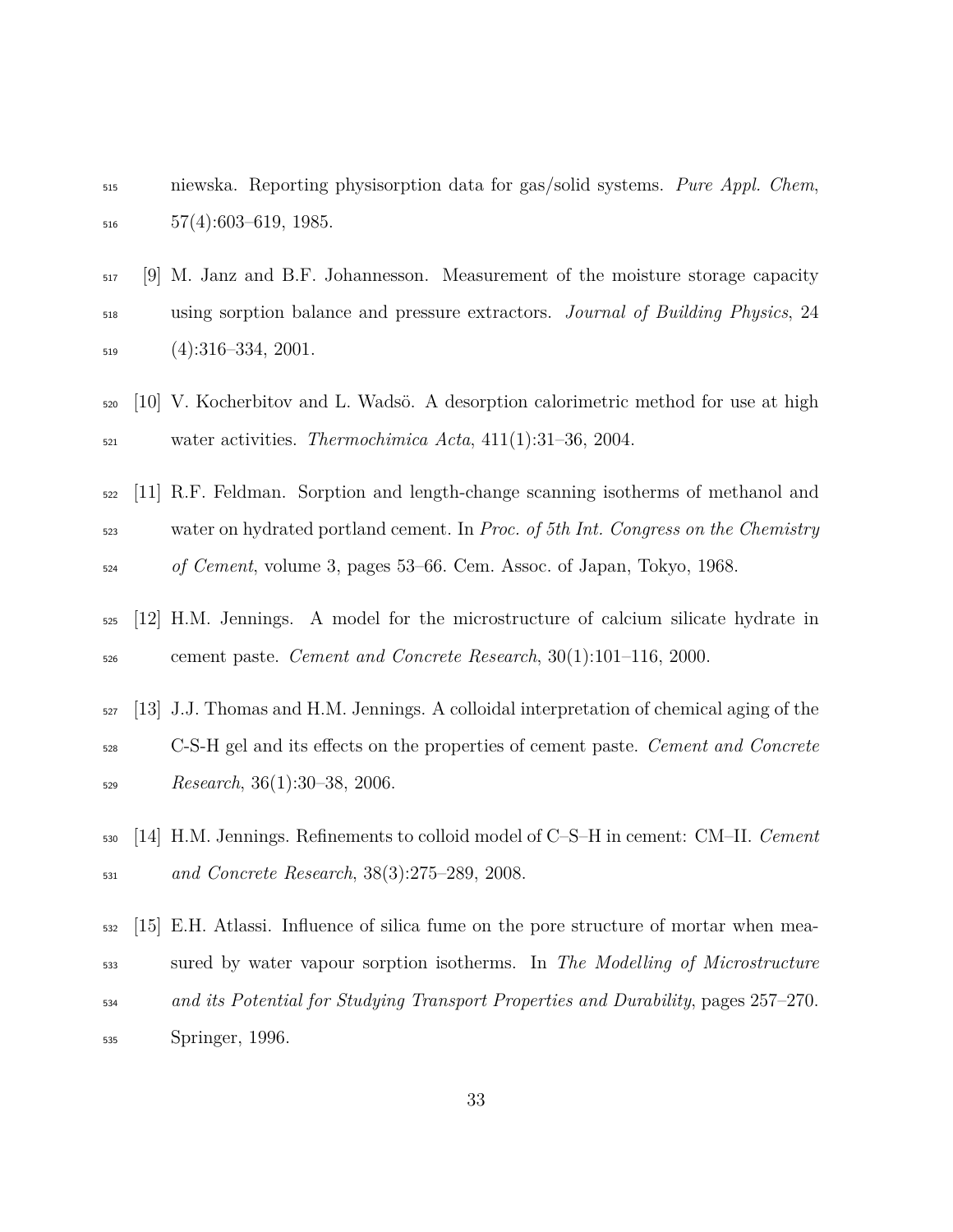- <span id="page-33-0"></span> [16] S. Poyet. Experimental investigation of the effect of temperature on the first desorption isotherm of concrete. *Cement and Concrete Research*, 39(11):1052– 1059, 2009.
- <span id="page-33-6"></span> [17] S. Poyet and S. Charles. Temperature dependence of the sorption isotherms of cement-based materials: Heat of sorption and Clausius–Clapeyron formula. *Ce-ment and Concrete Research*, 39(11):1060–1067, 2009.
- <span id="page-33-4"></span> [18] J. Hundt and H. Kantelberg. Sorptionsuntersuchungen an zemestein, zementmör-tel und beton (in German). *Deutscher Ausschuss für Stahlbeton*, 297:25–39, 1978.
- <span id="page-33-2"></span> [19] J.F. Daian. Condensation and isothermal water transfer in cement mortar, Part I–pore size distribution, equilibrium water condensation and imbibition. *Transport in Porous Media*, 3(6):563–589, 1988.
- <span id="page-33-3"></span> [20] F. Radjy, E.J. Sellevold, and K.K. Hansen. Isoteric vapor pressure–temperature data for water sorption in hardened cement paste: enthalpy, entropy and sorption isotherms at different temperatures. Technical Report BYG-DTU R057, Technical University of Denmark(DTU), Lyngby, Denmark, 2003.
- <span id="page-33-1"></span> [21] T. Ishida, K. Maekawa, and T. Kishi. Enhanced modeling of moisture equilibrium and transport in cementitious materials under arbitrary temperature and relative humidity history. *Cement and Concrete Research*, 37(4):565–578, 2007.
- <span id="page-33-5"></span> [22] Z.P. Bazant and W. Thonguthai. Pore pressure and drying of concrete at high temperature. *Journal of the Engineering Mechanics Division*, 104(5):1059–1079, 1978.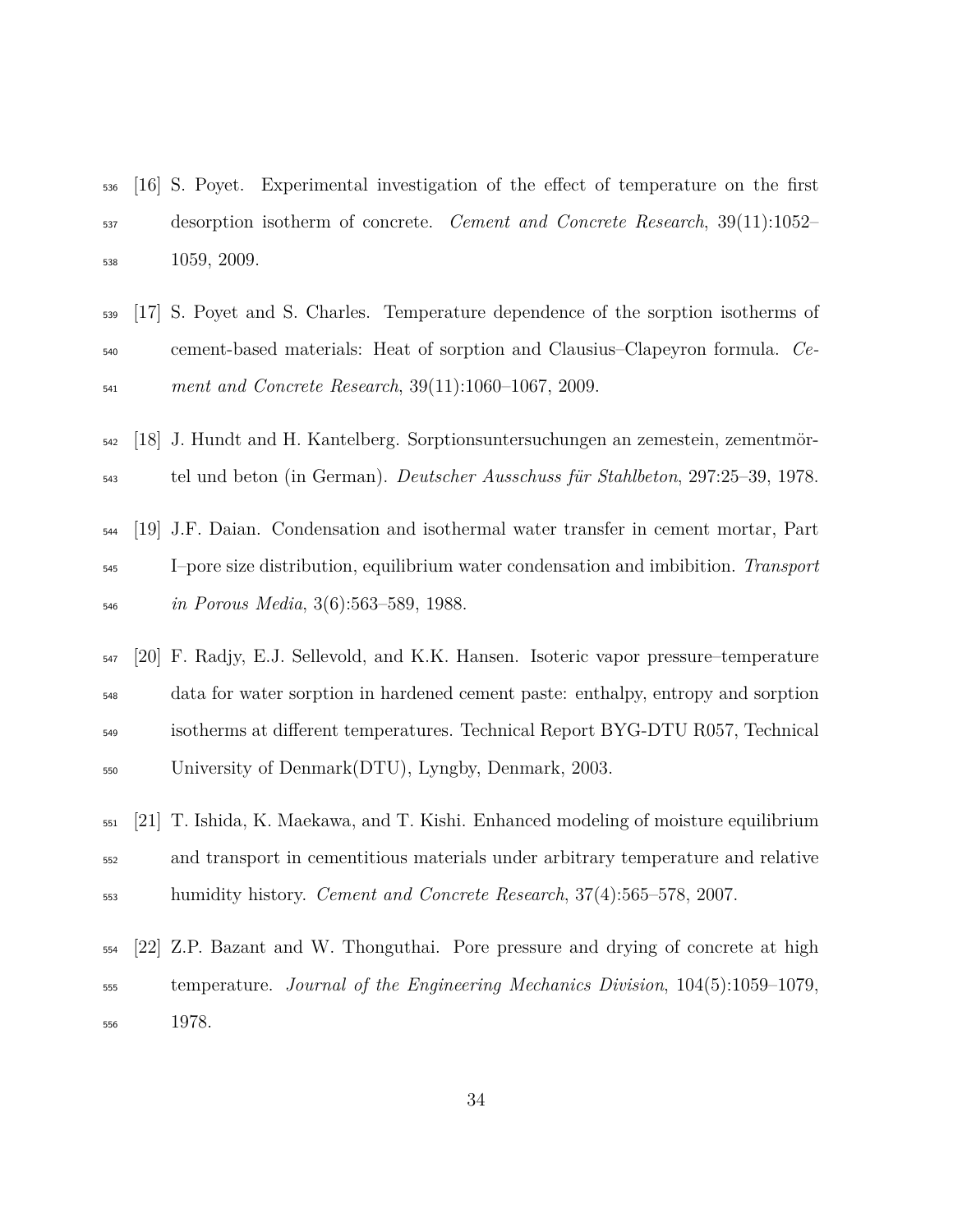- <span id="page-34-0"></span> [23] B. Bary. A polydispersed particle system representation of the porosity for non- saturated cementitious materials. *Cement and Concrete Research*, 36(11):2061– 2073, 2006.
- <span id="page-34-1"></span> [24] B. Johannesson. Moisture fixation in mature concrete and other porous materials (8A). Lecture notes for Introduction to Concrete Technology (11563), Technical University of Denmark, 2011.
- <span id="page-34-2"></span> [25] H.H. Willems and K.B. Van Der Velden. A gravimetric study of water vapour sorption on hydrated cement pastes. *Thermochimica Acta*, 82(1):211–220, 1984.
- <span id="page-34-3"></span> [26] M. Åhs. *Redistribution of moisture and ions in cement based materials*. PhD thesis, Division of Building Materials, Lund University, 2011.
- <span id="page-34-4"></span> [27] D.N. Winslow and S. Diamond. Specific surface of hardened portland cement paste as determined by small-angle X-ray scattering. *Journal of the American Ceramic Society*, 57(5):193–197, 1974.
- <span id="page-34-5"></span> [28] D. Pearson and A.J. Allen. A study of ultrafine porosity in hydrated cements using small angle neutron scattering. *Journal of Materials Science*, 20(1):303–315, 1985.
- <span id="page-34-6"></span> [\[](http://www.engineeringtoolbox.com/water-surface-tension-d_597.html)29] Engineeringtoolbox, . URL [http://www.engineeringtoolbox.com/](http://www.engineeringtoolbox.com/water-surface-tension-d_597.html) [water-surface-tension-d\\_597.html](http://www.engineeringtoolbox.com/water-surface-tension-d_597.html). Accessed on December 13, 2012.
- <span id="page-34-7"></span> [\[](http://www.engineeringtoolbox.com/water-density-specific-weight-d_595.html)30] Engineeringtoolbox, . URL [http://www.engineeringtoolbox.com/](http://www.engineeringtoolbox.com/water-density-specific-weight-d_595.html) [water-density-specific-weight-d\\_595.html](http://www.engineeringtoolbox.com/water-density-specific-weight-d_595.html). Accessed on December 13, 2012.